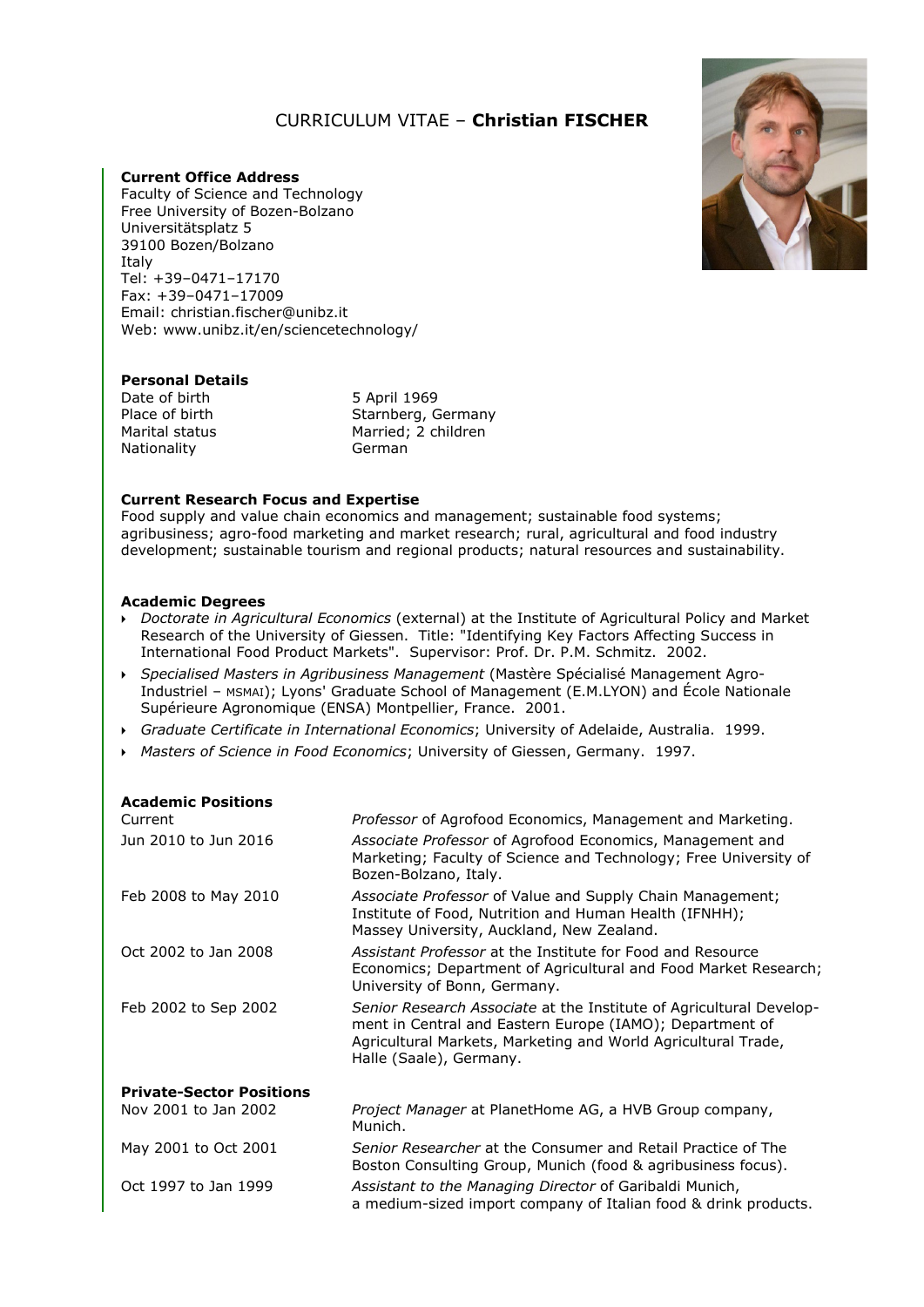| <b>Leadership and Management Roles</b>    |                                                                                                                                                                                                                                                                                                                       |  |
|-------------------------------------------|-----------------------------------------------------------------------------------------------------------------------------------------------------------------------------------------------------------------------------------------------------------------------------------------------------------------------|--|
| October 2014 to ongoing                   | Study course director of the Bachelor in Agricultural and Agro-<br>environmental Science, Free University of Bozen-Bolzano.                                                                                                                                                                                           |  |
| November 2016 to May 2018                 | President of the rural producer group "Förderverein Eggentaler<br>Qualitätsprodukte", an association of about 15 farmers                                                                                                                                                                                              |  |
| January 2019 to ongoing                   | Co-speaker of the South Tyrolean Food Policy Council<br>("Südtiroler Ernährungsrat")                                                                                                                                                                                                                                  |  |
| <b>Advisory and Instructor Activities</b> |                                                                                                                                                                                                                                                                                                                       |  |
| August 2018 (5 days)                      | International expert for the impact assessment of the cooperatives<br>development projects in East Shewa and West Arsi Zones of Oromia<br>Regional State, Ethiopia. Contract awarded by the Ethiopian Catholic<br>Church Social and Development Commission Branch Office of Meki<br>(ECC-SDCBOM) and Caritas Austria. |  |
| October 2017 (5 days)                     | Invited international expert for the economic development of<br>O'Higgins region (Cachapoal river basin) in the Chilean Andes.<br>Pontificia Universidad Catolica de Chile, Santiago.                                                                                                                                 |  |
| December 2017                             | External Reviewer for the Sparkling Science research programme of<br>the Austrian Ministry of Science, Research and Economy (BMWFW).                                                                                                                                                                                  |  |
| November 2017 (1 day)                     | External PhD examiner for Sarah Motonyi. University of<br>Copenhagen, Department of Food and Resource Economics.                                                                                                                                                                                                      |  |
| March 2013 (2 days)                       | Invited course instructor. Landwirtschaftliche Märkte und deren<br>Auswirkungen auf meinen Betrieb. Südtiroler Bauernbund (SBB)-<br>Weiterbildungsseminar. SBB-Zentrale, Bolzano.                                                                                                                                     |  |
| 2012 through 2017                         | Invited referee by the Italian Ministry of Education, Rome for the<br>evaluation of several PRIN proposals and VQR products.                                                                                                                                                                                          |  |
| March 2011 (1 day)                        | Invited academic expert for the evaluation of research proposals<br>within the public good agriculture research programme (Stimulus) of<br>the Irish Ministry of Agriculture, Marine and Food, Dublin.                                                                                                                |  |
| September 2008 (7 days)                   | Invited expert for delivery of a 5-day workshop on "Market and<br>Marketing Research in Agribusiness". Agricultural University of<br>Ashgabat. Invited by OSCE (Organisation for Security and Co-<br>operation in Europe). Turkmenistan.                                                                              |  |
| April 2008 (2 days)                       | Adviser to the agriculture study of the final report on<br>'Trade Sustainability Impact Assessment of the Negotiations of a<br>Partnership and Cooperation Agreement between the EU and China'<br>Commissioned by EU Commission, DG Trade<br>Sub-contracted by Development Solutions Ltd.                             |  |
| May/Jun 2006 (12 days)                    | Team leader of the agricultural-product case study team, sub-<br>contracted by Development Solutions Ltd (together with<br>S. Schornberg, J. Schiefer). EU Commission, DG Trade. Study on<br>the future opportunities and challenges of EU-China Trade and<br>investment relations. Tender No 2005/S 248-244397.      |  |
| Mar/Jul 2005 (40 days)                    | Member of German case study team, sub-contracted by Agra CEAS<br>Consulting (together with M. Hartmann, J. Simons, S. Schornberg).<br>EU Commission, DG Agri. Evaluation of the Common Market<br>Organisations (CMOs) for pigmeat, poultrymeat and eggs.<br>Tender No AGRI - 2003 - Evaluation - G4 - 7.              |  |
| Jan/Feb 2004 (7 days)                     | European Consultant for the Uganda National Banana Research<br>Programme (UNBRP), operated by the National Agricultural<br>Research Organisation (NARO), Kampala, Uganda.                                                                                                                                             |  |
| Jul/Aug 2002 (17 days)                    | International Consultant for the Swiss Project for Horticultural<br>Promotion - Kosovo, Intercooperation, Pristina, Kosovo.                                                                                                                                                                                           |  |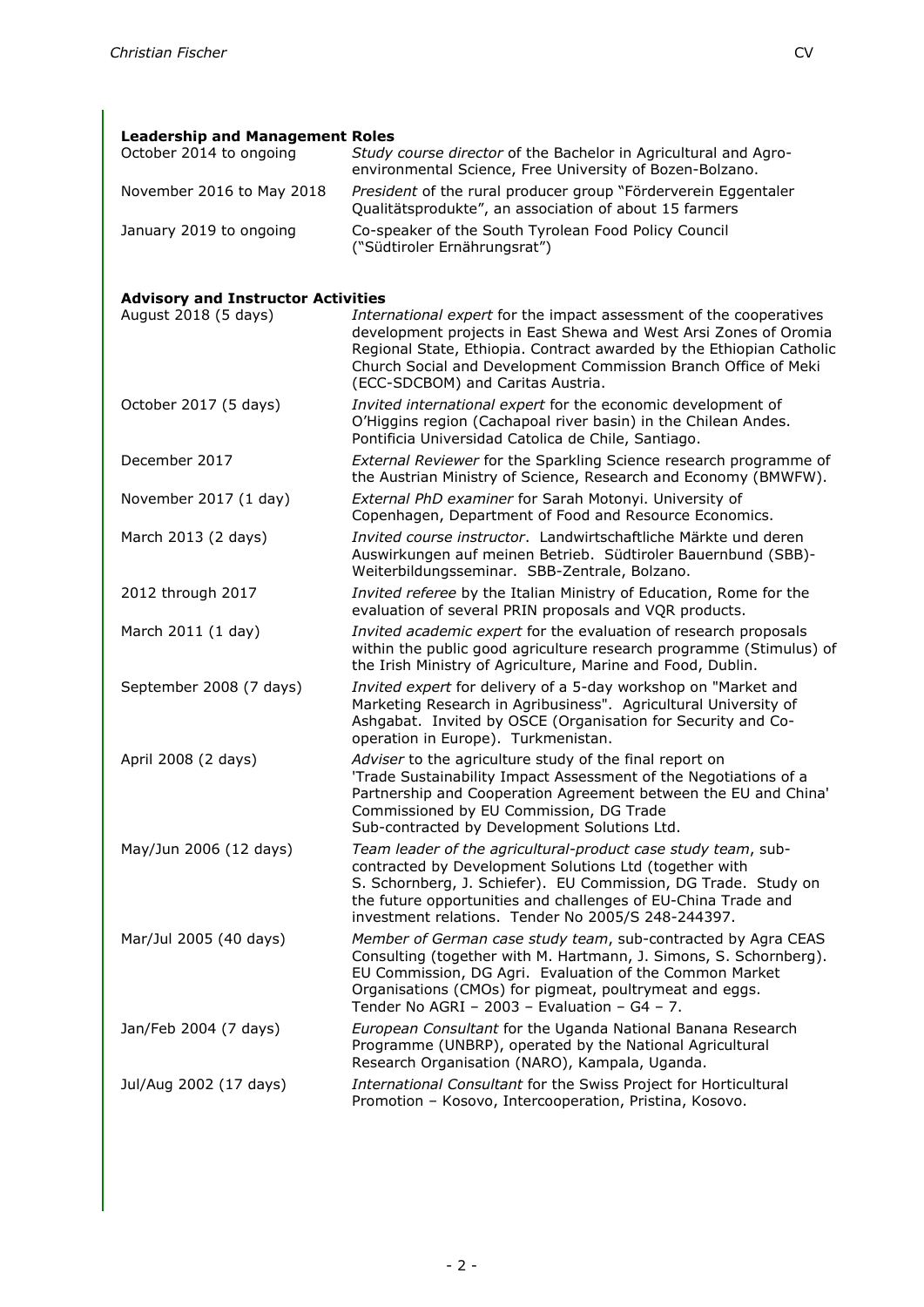- Title: Schaffung eines innovativen Beschäftigungsnetzwerkes für ländliche Arbeitsmarktrandgruppen und Stärkung der gemeinschaftlichen bäuerlichen Direktvermarktungsfähigkeit am Beispiel der Eggentaler Regio-Kiste Programme: European Social Fund (ESF), Ziel 2 "Regionale Wettbewerbsfähigkeit und Beschäftigung", Achse II – Beschäftigungsfähigkeit, Zugang zum Erwerbsleben, aktives Altern, e. Umsetzung aktiver und präventiver Arbeitspolitiken, unter besonderer Berücksichtigung der Eingliederung von MigrantenInnen ins Erwerbsleben, des aktiven Alterns und der Unternehmensgründungen Partners: Gemeinden Deutschnofen, Welschnofen, Karneid, Ortsgruppen der Südtiroler Bauernjugend Organisation und der Südtiroler Bäuerinnen Organisation Project code: Fasz.Nr. 2/11/2012 Duration: January to December 2013 Project budget: €85,000 Function: Project coordinator.
- Title: Key factors influencing economic relationships and communication in European agri-food chains.

Partners: University of Bonn, Germany; SAC Aberdeen, Scotland; Teagasc Dublin, Ireland; University of Helsinki, Finland; Cita Zaragoza, Spain; IAFE Warsaw, Poland; IAMO Halle, Germany

Programme: EU FP6 STREP, Task 18: Improving the economic relationships along the food chains.

Duration: March 2005-April 2008

Contract code: SSPE-CT-2005-006458 FOODCOMM

Project budget: €1.9m (EU financial contribution: €945,000)

Function: Co-ordinating consortium member and Lead Scientist.

## **Acquired Grants and Awards**

- *Highly Commended Paper Award 2009*, Emerald Literati Network of Excellence. For coauthored article published in the International Journal of Wine Business Research.
- Nomination for the Best Paper Award, IAMA 18th Annual World Forum and Symposium, Monterey, California, USA, June 14-17 2008.
- Nomination for the Best Paper Award at the IAMA 17th Annual World Forum and Symposium (together with Fritz, M.), Parma, June 23-26 2007.
- *Best Paper Award* of the AIEA2 International Conference. University of Laval, Quebec, Canada, August 23-24 2004.
- Various travel grants from the H. Wilhelm Schaumann Stiftung and the Deutsche Forschungsgemeinschaft (DFG) for participation in international conferences.

**University Teaching** (course responsible or major interventions)

- *Economic Development, Sustainable Tourism and Regional Products*. 60-teaching-hour course for Master students of Environmental Management of Mountain Areas (EMMA). Free University of Bozen-Bolzano. Summer semester 2020.
- *Nahrungsversorgungssysteme heute und morgen – Globale Herausforderungen und lokale Lösungen für die Welternährung. Teil 2: Nachhaltigkeit* (Food systems today and tomorrow – global challenges and local solutions for feeding the world. Part 2: Sustainability). 30 teaching-hour course for the general public (Studium Generale). Summer semester 2020.
- *Nahrungsversorgungssysteme heute und morgen – Globale Herausforderungen und lokale Lösungen für die Welternährung. Teil 1: Grundlagen* (Food systems today and tomorrow – global challenges and local solutions for feeding the world. Part 1: Fundamentals). 30 teaching-hour course for the general public (Studium Generale). Winter semester 2019/20.
- *Food Value Chain Management.* 60-teaching-hour course for Master students of Food Sciences for Innovation and Authenticity. Winter semester 2018/19, 2019/20.
- *Agricultural Economics and Policy*. 50-teaching-hour course for Bachelor students of agricultural and agro-environmental sciences. Free University of Bozen-Bolzano. Summer semesters 2018, 2019, 2020.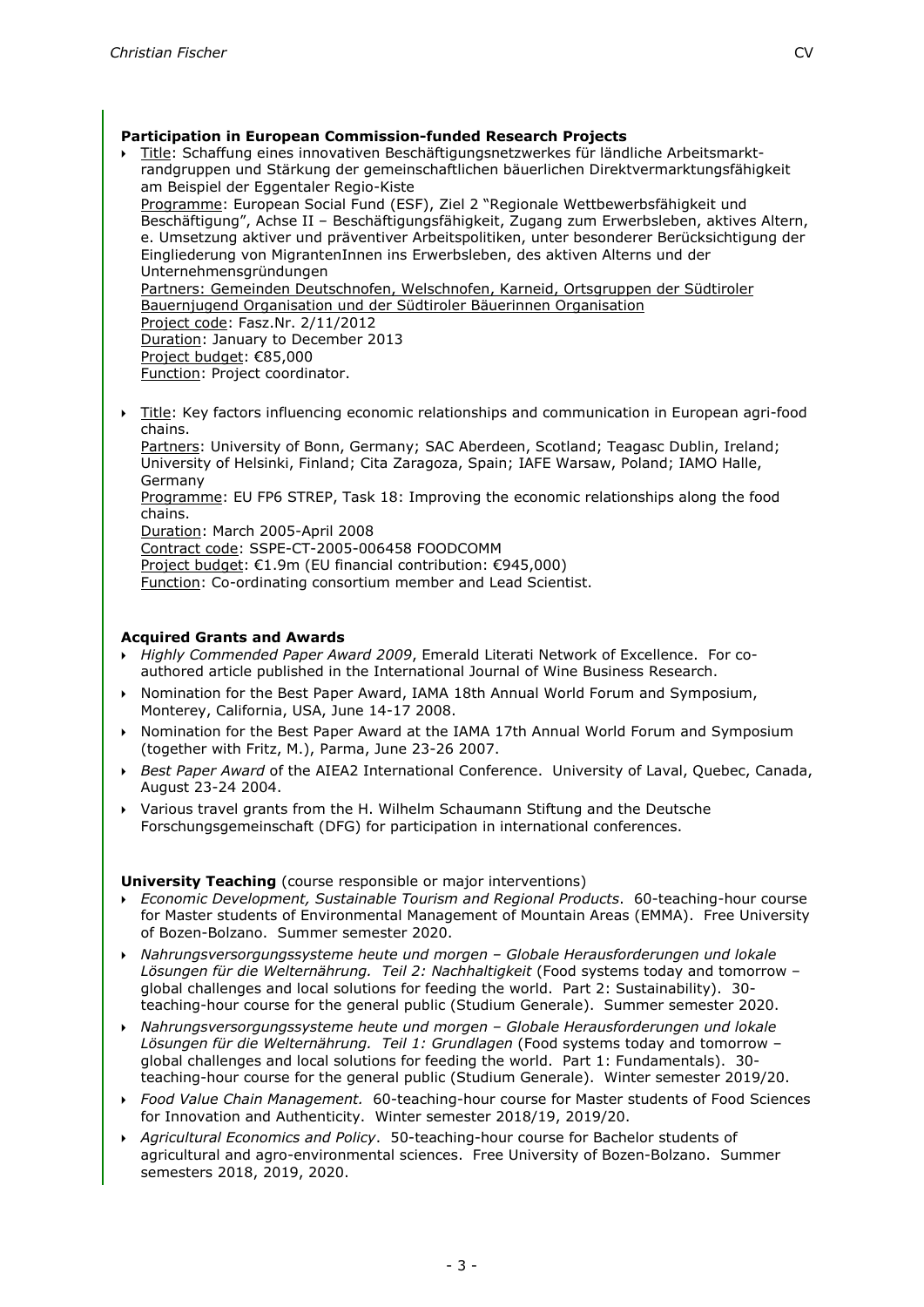- *Landwirtschaftliche Betriebswirtschaft* (Agribusiness economics and management)*.* 30 teaching-hour course for Bachelor students of agricultural and agro-environmental sciences. Free University of Bozen-Bolzano. Winter semester 2018/19.
- *Landwirtschaftliche Betriebslehre und Agribusiness-Management* (Farm and agribusiness management)*.* 40-teaching-hour course for Bachelor students of agricultural and agroenvironmental sciences. Free University of Bozen-Bolzano. Summer semester 2017, Winter semesters 2016/17, 2017/18.
- *Supply/Value Chain and Innovation Management*. 30-teaching-hour course for Master students of International Horticultural Science (IMaHS). Free University of Bozen-Bolzano. Winter semesters 2016/17, 2017/18, 2018/19, 2019/20.
- *Economic Development of Rural Areas*. 40-teaching-hour course for Master students of Environmental Management of Mountain Areas (EMMA). Free University of Bozen-Bolzano. Winter semester 2016/17, Summer semesters 2018, 2019.
- *Sustainable Tourism and Regional Products*. 30-teaching-hour course for Master students of Environmental Management of Mountain Areas (EMMA). Free University of Bozen-Bolzano. Winter semester 2014/15, 2015/16, 2016/17, Summer semesters 2018, 2019.
- *Sustainable Tourism and Rural Development*. 12-hour teaching module for Bachelor students of Tourism, Sport and Event Management. Free University of Bozen-Bolzano. Summer semester 2016.
- *Fruit Market Analysis and Consumer Behaviour*. 30-teaching-hour course for Master students of International Horticultural Science (IMaHS). Free University of Bozen-Bolzano. Winter semester 2014/15, 2015/16.
- *Agricultural Markets and Marketing*. 47-teaching-hour course for Bachelor students of agriculture. Free University of Bozen-Bolzano. Summer semesters 2013, 2014, 2015, 2016.
- *Introduction to Marketing*. 47-teaching-hour course for Bachelor students of engineering. Free University of Bozen-Bolzano. Winter semester 2012/13.
- *Einführung in die Agrar- und Umweltökonomie und -politik* (Introduction to Agricultural and Environmental Economics and Policy). 95-teaching-hour course for Bachelor students of agriculture. Free University of Bozen-Bolzano. Summer semesters 2012, 2013, 2014, 2015, 2016.
- *Fruit Marketing and Consumer Behaviour*. 60-teaching-hour course for Master students of fruit science. Free University of Bozen-Bolzano. Winter semesters 2011/12, 2012/13, 2013/14.
- *Versorgungskettenmanagement in der Landwirtschaft* (Supply Chain Management in Agriculture). 26-teaching-hour Summer School course for Bachelor students of agriculture. Free University of Bozen-Bolzano. July 2011.
- *Versorgungskettenmanagement* (Supply Chain Management). 36-teaching-hour course for Master students at the School of Economics and Management. Free University of Bozen-Bolzano. Summer semesters 2011, 2012, winter semesters 2012/13, 2013/14.
- *Introduction to Business Management and Marketing*. 95-teaching-hour course for Bachelor students of agriculture and engineering. Free University of Bozen-Bolzano. Winter semester 2010/11.
- *Retail Food Marketing* (visiting professor, postgraduate block course, 2010, Massey University, Palmerston North campus).
- *Supply Chain Management* (30-teaching-hour postgraduate block course, 2010, Massey University, Auckland campus).
- *Executive Supply Chain Management* (30-teaching-hour postgraduate block course, 2008, 2009, Massey University, Auckland campus).
- *Supply Chain Management Decision-Making* (30-teaching-hour postgraduate block course, 2008, 2009, Massey University, Auckland campus).
- *Supply Chain Management Administration* (20-teaching-hour postgraduate block course, 2008, 2009, Massey University, Auckland campus).
- *Agribusiness Management* (visiting professor, postgraduate block course, 2009, Massey University, Palmerston North campus).
- *Agribusiness Supply Chain Management* (visiting professor, undergraduate programme, 2008, 2009, Massey University, Palmerston North campus).
- *International Agribusiness* (visiting professor, undergraduate programme, 2008, 2009, Massey University, Palmerston North campus).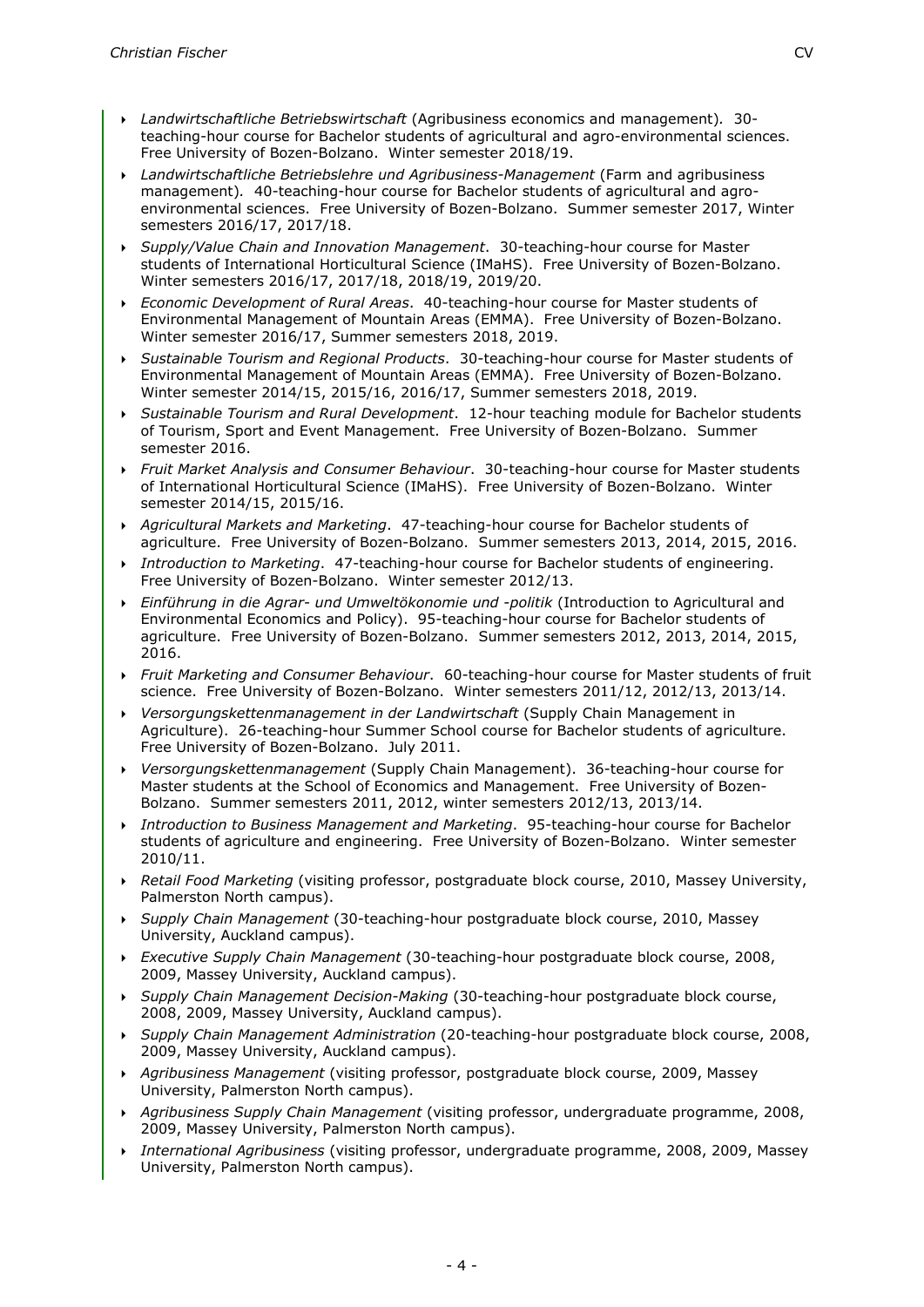- *Advanced Marketing and Market Analysis – module: 'quantitative tools for food-market assessment'* (competitor benchmarking, market and customer segmentation, market potential appraisals and demand analysis) (winter semesters 2005/06, 2006/07, University of Bonn).
- *International Food Marketing* (interventions in "Lebensmittelmarketing" (Food Marketing)) (summer semesters 2004 and 2006, University of Bonn).
- *Marketing Research A* (Winter semester 2006, School of Economics and Management, Free University of Bozen/Bolzano, Italy).
- *Quantitative Methods of Market Research II – inductive and dependence techniques* (summer semesters 2003, 2004, 2005, 2006, 2007, University of Bonn).
- *Quantitative Methods of Market Research I – descriptive and interdependence techniques* (winter semesters 2003/04, 2004/05, 2005/06, 2006/07, University of Bonn).

#### **Academic Publications**

Public speeches by invitation (keynotes, plenary presentations, panel discussions etc)

- Nachhaltig erfolgreich in der Landwirtschaft. Invited speaker at the panel discussion organized by the South Tyrolean Farmers Organization (SBB) at the Agrialp trade fair. Messe Bozen. 9 November 2019.
- Möglichkeiten der Produktdifferenzierung zur Steigerung der Wertschöpfung bei Trinkmilch. Keynote speaker at the *Österreichische Milchwirtschaftliche Tagung*. Gmunden, Austria. 12–13 September 2019.
- Agriculture and tourism sector linkages: Global relevance and local evidence for the case of South Tyrol. Invited speaker, organised session on agritourism. 8th AIEAA (Italian Association of Agricultural Economists) Conference. Pistoia, Italy. 13–14 June 2019.
- Konsumtendenzen im Trinkmilchmarkt und Möglichkeiten der Produktdifferenzierung. Invited speaker at the *AFEMA ("Arbeitsgruppe zur Förderung von Eutergesundheit und Milchhygiene in den Alpenländern e.V.") Tagung*. Bolzano, Italy. 14–15 February 2019.
- Agriculture and Tourism: Relevance and Evidence. Keynote speaker at the *1st World Congress on Agritourism*. Eurac Research. Bolzano, Italy. 7 November 2018.
- Das Südtiroler "Eggentaler Kistl" als Beispiel für lokale Wirtschaftskreisläufe im Alpenraum. Invited speaker for the presentation and invited speaker at the panel discussion at the *"75 Jahre Berggebietsentwicklung: Wo stehen wir in Bezug auf die Stärkung von nachhaltigen Ernährungssystemen und Wertschöpfungsketten?"* Schweizerische Arbeitsgemeinschaft für die Berggebiete (SAB). Altdorf, Switzerland. 18 October 2018.
- Milch globaler Albtraum oder lokaler Alp-Traum? Invited speaker at a panel discussion. *13. Galtürer Almbegegnungen*. Galtür, Austria. 26 September 2018.
- Landwirtschaftliche Betriebswirtschaft: Richtige Anwendung von Fachbegriffen. Invited speaker at a seminar for agricultural managers at the South Tyrolean Farmer Organization (SBB). Bozen. 9. February 2018.
- Is large-scale sustainable food production possible? Invited speaker at the panel discussion *CARE's Talks. The ethical Chef Days*. Alta Badia, Dolomites. 16 January 2018.
- Reputationsmanagement in der Speckbranche: Notwendigkeit, Forschungserkenntnisse und Ansatzpunkte. Keynote speaker at the *Symposium 20 Jahre Südtiroler Speck g.g.A.*. Handelskammer Bozen. 1. Dezember 2017.
- Trends in der Landwirtschaft. Invited speaker at the panel discussion organized by the South Tyrolean Farmers Organization (SBB) at the Agrialp trade fair. Messe Bozen. 23 November 2017.
- Mountain products as an economic development strategy. Invited international speaker at the seminar "*Taller sobre estrategias para el desarrollo sostenible del ecosistema de montana de la cuenca andina del Chahapoal*". Santiago di Chile. 24 October 2017.
- European Union mountain development policies and programmes. Invited international speaker at the seminar "*Taller sobre estrategias para el desarrollo sostenible del ecosistema de montana de la cuenca andina del Chahapoal*". Santiago di Chile. 24 October 2017.
- Vielfalt als Perspektive für die Südtiroler Landwirtschaft?! Keynote speaker at the 9. Global Forum Südtirol. Neo-ökologische Vielfalt: Südtirols Chance zur Einzigartigkeit. Eurac Research Bozen. 22 September 2017.
- Nachhaltige Nahrungsversorgungs- und -wertschöpfungsketten der Zukunft: Was und wie essen wir 2050? Invited speaker at the AFB (Arbeiter-, Freizeit- und Bildungsverein) International Symposium "Klimawandel und die Auswirkungen auf die Beschäftigung". Cusanus Akademie, Bressanone. 26 May 2017.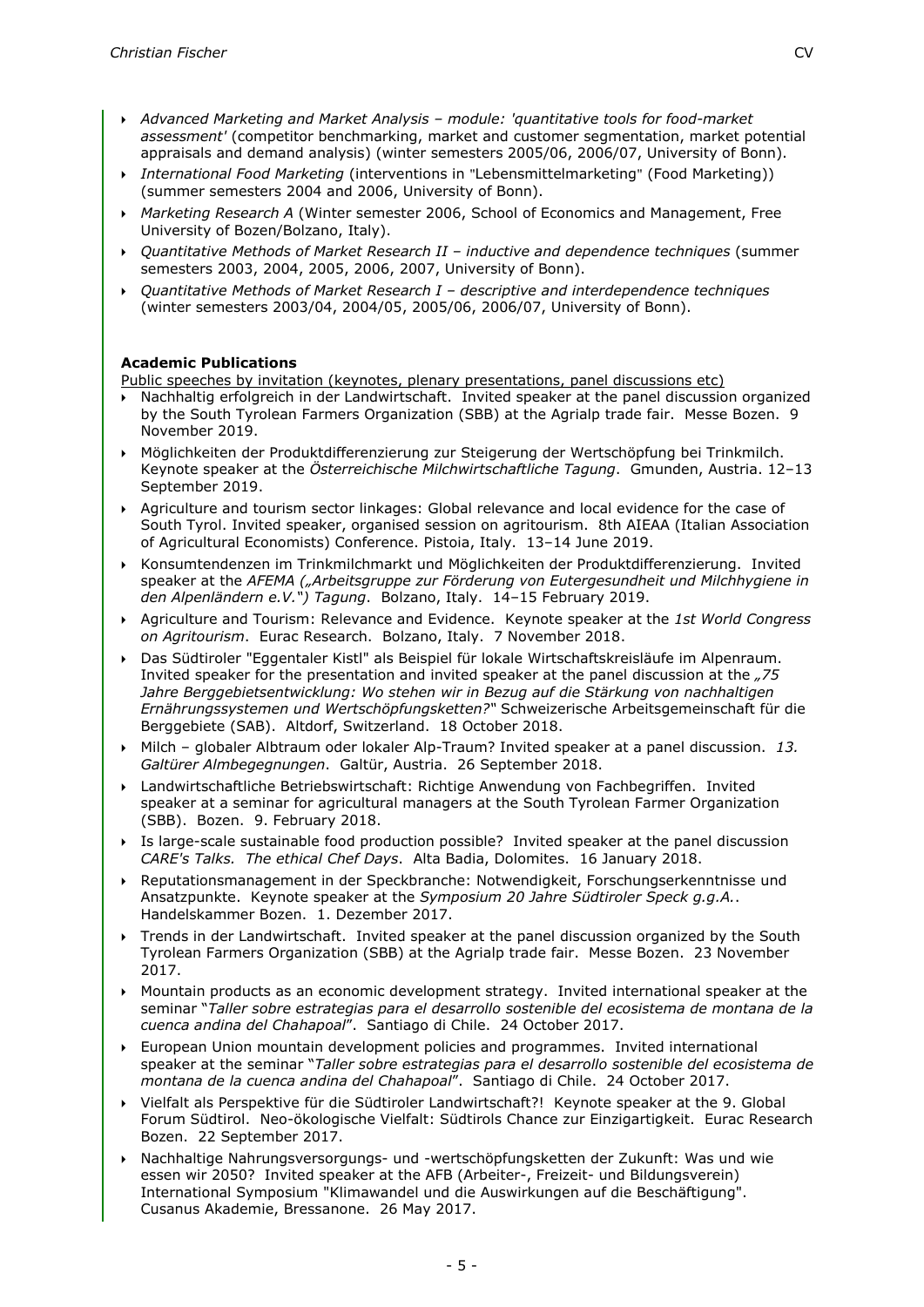- Qualität und Innovation von bäuerlichen Produkten im Eggental. Invited speaker at the Jahresversammlung of the South Tyrolean Farmers Association (SBB) Welschnofen. Welschnofen. 5 May 2017.
- Rindfleisch mit geschützter EU Herkunftsangabe: Europaweite Übersicht und ökonomische Analyse. Plenary speaker at the Workshop "Direkt- und Regionalvermarktung von Qualitätsfleisch". Freie Universität Bozen. 21 February 2017.
- ▶ The future food supply chain: how and what we eat tomorrow and where it will come from. Presentation by invitation at South Tyrolean high schools. Either at the schools or at the Free University of Bolzano. About 4 to 5 presentations per year during the last 5 years.
- Zukünftige Herausforderungen der Südtiroler Obstwirtschaft: kleinbäuerliche Betriebe auf internationalen Märkten. Invited speaker at the Jahresversammlung of the South Tyrolean Farmers Association (SBB) Eppan. Appiano. 2 February 2017.
- Reputation des Apfelanbaus in Hinblick auf das Südtiroler Obstbaumuseum. Invited speaker at the Klausurtagung Südtiroler Obstbaumuseum. Renon. 26 November 2016.
- Managing industry reputation to sustain market success: the case of the South Tyrolean apple industry. Invited speaker at the *XI Giornate Scientifiche SOI* (Società di Ortoflorofrutticoltura Italiana). Bolzano. 14–16 September 2016.
- Spezial- und Premiummilchkonzepte für die Südtiroler Berglandwirtschaft. Invited speaker to management and board members of dairy processing cooperatives Brimi and Mila/Bergmilch Südtirol. Bolzano. 20 July 2016.
- **Podiumsdiskussion Brixen im Dialog: "Die Zukunft is(s)t regional". Invited guest to a public** panel discussion. Together with Member of European Parliament Herbert Dorfmann, Director of the South Tyrolean Farmers Association (SBB) Sigfried Rinner and others. Bressanone. 13 May 2016.
- Spezial- und Premiummilchkonzepte für die Südtiroler Berglandwirtschaft. Invited speaker to management and board members of dairy processing cooperatives Brimi and Mila/Bergmilch Südtirol. Bressanone. 9 May 2016.
- Agrartirol 2050: Entwicklungsperspektiven für die Südtiroler Landwirtschaft. Invited speaker at the *Jahresteilversammlung der Landwirtschaftlichen Hauptgenossenschaft*. Bressanone. 27 April 2016.
- Agrartirol 2050: Entwicklungsperspektiven für die Südtiroler Landwirtschaft. Invited speaker at the *Jahresteilversammlung der Landwirtschaftlichen Hauptgenossenschaft*. Schlanders. 20 April 2016.
- Agrartirol 2050: Entwicklungsperspektiven für die Südtiroler Landwirtschaft. Invited speaker at the *Jahresteilversammlung der Landwirtschaftlichen Hauptgenossenschaft*. Brunico. 18 April 2016.
- Reputationsmanagement in der Agrar- und Ernährungswirtschaft: Notwendigkeit und Ansatzpunkte. Invited speaker to management and board members of the Consortium Südtiroler Speck. Bolzano. 6 April 2016.
- Das Tierwohl und seine Bedeutung für die Südtiroler Verbraucher. Invited speaker at the *9. Südtiroler Berglandwirtschaftstagung*. Bressanone. 15 January 2016.
- Marktforschung durch Universitätsstudenten: Einige Beispiele im Bereich Getränke. Invited speaker at the *TIS Innovation Park WakeUp Workshop*. Bolzano. 24 July 2015.
- Die Herausforderungen für die Südtiroler Landwirtschaft in der Zukunft. Invited speaker at the *Jahresversammlung des Südtiroler Bauernbundes Ortsgruppe Leifers/Pfatten*. 6 March 2015.
- Die Zukunft der Landwirtschaft in Südtirol. Impulse presentation und panel discussion at the *Bioland Südtirol Seminar 2015*. Renon, Bolzano. 23 January 2015.
- Bäuerliche Familienbetriebe: Heute und Morgen − in Europa, im Alpenraum und in Südtirol. Plenary presentation at the conference *Bäuerliche Familienbetriebe: Heute und Morgen*, organised by the South Tyrolean Farmer Association (SBB), the European Academy Bolzano Eurac and the Free University of Bolzano (unibz). Bolzano. 31 October 2014.
- The role of trust in agri-food logistics and supply chain management. Keynote at *The International Forum on Agri-food Logistics*. Polznań, Poland. 9–13 September 2014.
- Lokale Wirtschaftskreisläufe am Beispiel des Eggentaler Kistls. Invited speaker at the *Vinschger Berglandwirtschaftstagung*. Burgeis, South Tyrol. 5 May 2014.
- Das Eggentaler Kistl eine gemeindeübergreifende landwirtschaftliche Entwicklungsinitiative. Invited speaker at the *Raiffeisenkasse Welschnofen Jahresversammlung*. Welschnofen/Nova Levante. 29 April 2014.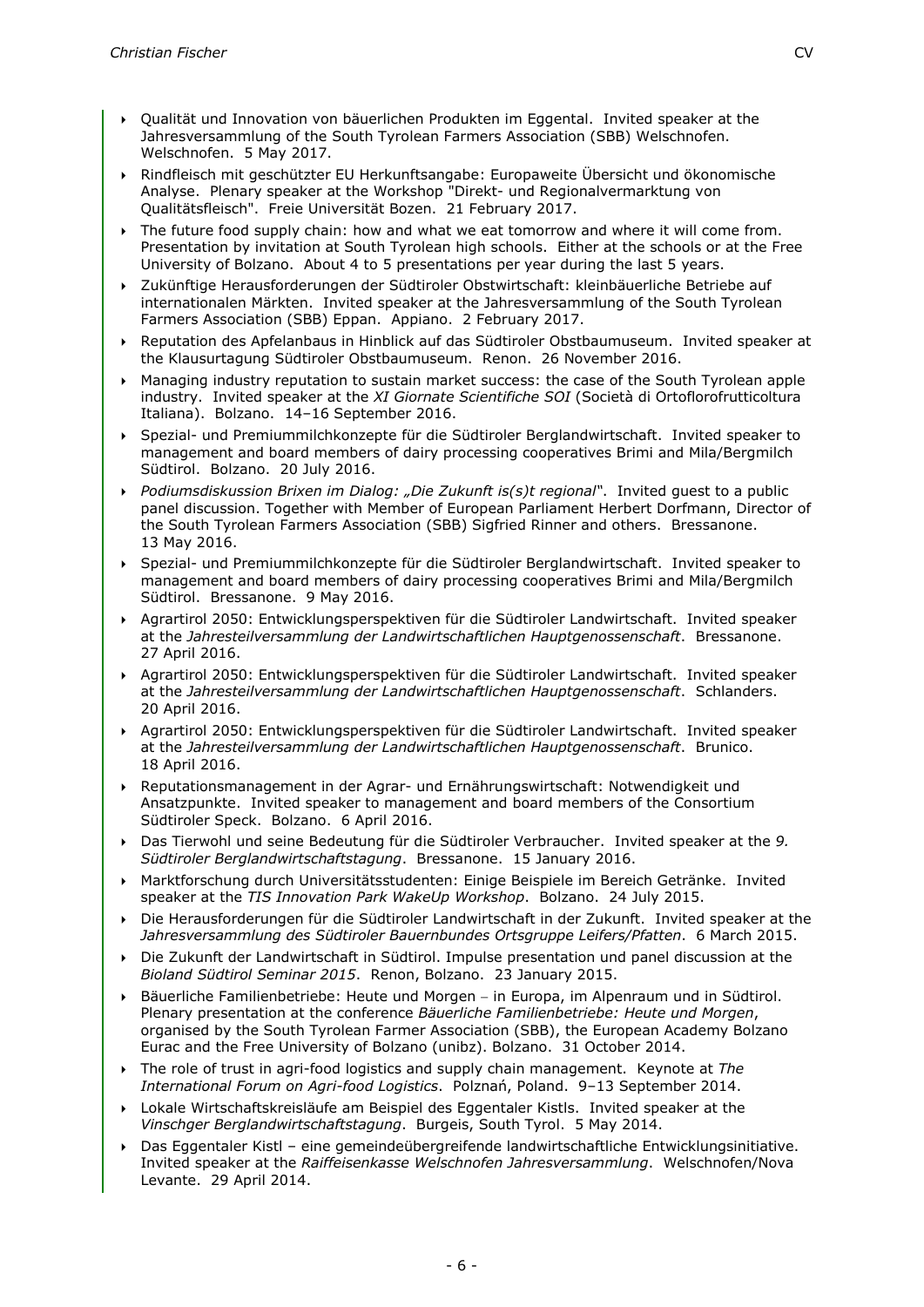- Agrartirol 2050: Entwicklungsperspektiven für die Südtiroler Landwirtschaft. Invited speaker at the *Koordinierungsausschuss Landwirtschaft, Raiffeisenverband Bozen*. Bolzano. 4 February 2014.
- Reputationsmanagement als neue Herausforderung der Südtiroler Apfelanbaubranche. Keynote speaker at the *61. Südtiroler Obstbautagung*. Merano. 14 January 2014.
- Das Eggentaler Kistl: Ein Konzept zur lokalen Landwirtschaftsentwicklung. Keynote speaker at the *Eggentaler Wirtschaftsschau*. Birchabruck. 21 September 2013.
- Reputationsmanagement als neue Herausforderung der Apfelanbaubranche in Südtirol. Invited speaker at the Tagung *Regionale Produkte und Tourismus: Perspektiven für Obst- und Weinbau*. Europäische Akademie Bozen (EURAC), Bolzano. 23 May 2013.
- Optimisation of collaboration, partnerships and business relationships. Invited speaker at the *Alpine Spring Festival, Expert Meeting on mountain farming, quality products and Expo 2015*. Europäische Akademie Bozen (EURAC). Bolzano. 5 March 2013.
- Abschlusspräsentation: Typische Lebensmittel für das Eggental. Ortsbauerngruppe Deutschnofen, *Jahresversammlung unter Anwesenheit von Landeshauptmann Luis Durnwalder*. Deutschnofen/Nova Ponente. 21 February 2013.
- Innovation vom Markt zum Markt: Markt- und Marketingforschung für KMUs in der Lebensmittelbranche. Invited speaker at the *TIS Innovation Park Wake-up Workshop*, Bozen, 21 October 2011.
- Factors influencing contractual choice and sustainable relationships in European agri-food chains. Plenary presentation at the *International EAAE-SYAL Seminar: Spatial Dynamics in Agri-food Systems: Implications for Sustainability and Consumer Welfare*. Parma, Italy. 27– 29 October 2010.
- The future food value chain. Invited speaker at the *Future Food Farming Forum – New Zealand Inc. meeting tomorrow's markets*. Massey University. Palmerston North. 23 November 2009.
- Economic relationships and communication in European agri-food chains: main findings from the FOODCOMM project. Invited speaker at the *FOODCOMM International Workshop*. Brussels, Belgium. 27 May 2008.
- Food quality and product export performance an empirical investigation of the EU situation. Plenary presentation given at the *105th European Seminar of the EAAE 'International Marketing and International Trade of Quality Food Products'*. Bologna, Italy. 8–10 March 2007.
- Invited podium speaker at podium discussion "Qualität: die richtige Richtung, oder die letzte Chance?", of the "Bauernjugend Bezirk Unterland". Bozen/Bolzano, Italy. 31 May 2006.
- Managing international trade of food products: a survey of German and Australian companies. Seminar presented at the Gatton campus of *The University of Queensland*. Brisbane, Australia. 1 February 2006.
- Die Wettbewerbsfähigkeit der EU Ernährungsindustrie ('The competitiveness of the EU food processing sector'). Presentation by invitation given within the *Main Seminar of Agricultural Economics*. University of Hohenheim, Stuttgart. 28 April 2005.

Articles in scientific journals (peer-reviewed) – published or forthcoming

- Fischer, C., Miglietta P. P. (2020): The links between human diets and health and climate outcomes in the world's macro-regions during the last 50 years. *International Journal of Environmental Research and Public Health*. In press.
- Bossi Fedrigotti, V., Fischer, C. (2020): Welche Landwirtschaft hätten Sie gern? Wahrnehmung, Wünsche und Zahlungsbereitschaft der Südtiroler Bevölkerung. *Austrian Journal of Agricultural Economics and Rural Studies*. In press.
- Fischer, C., Bossi Fedrigotti, V. (2020): Wertschätzung bäuerlicher Betriebe in der Südtiroler Bevölkerung: Komponentenanalyse mittels Strukturgleichungsmodellen. *Austrian Journal of Agricultural Economics and Rural Studies*. In press.
- Bossi Fedrigotti, V., Troiano, S., Fischer, C., Marangon, F. (2020): Public seasonal preferences for farmed landscapes: The case of traditional chestnut orchards in South Tyrol. *European Countryside*. In press.
- Fischer, C. (2019): Avoiding Malthus 2.0: Why Food Pessimism Leads Nowhere. *American Journal of Biomedical Science & Research*. Vol 6, No 1, 64–65.
- Fischer, C. (2019): Agriculture and tourism sector linkages: Global relevance and local evidence for the case of South Tyrol Open Agriculture. *Open Agriculture*. Vol 4, No 1, 544– 553.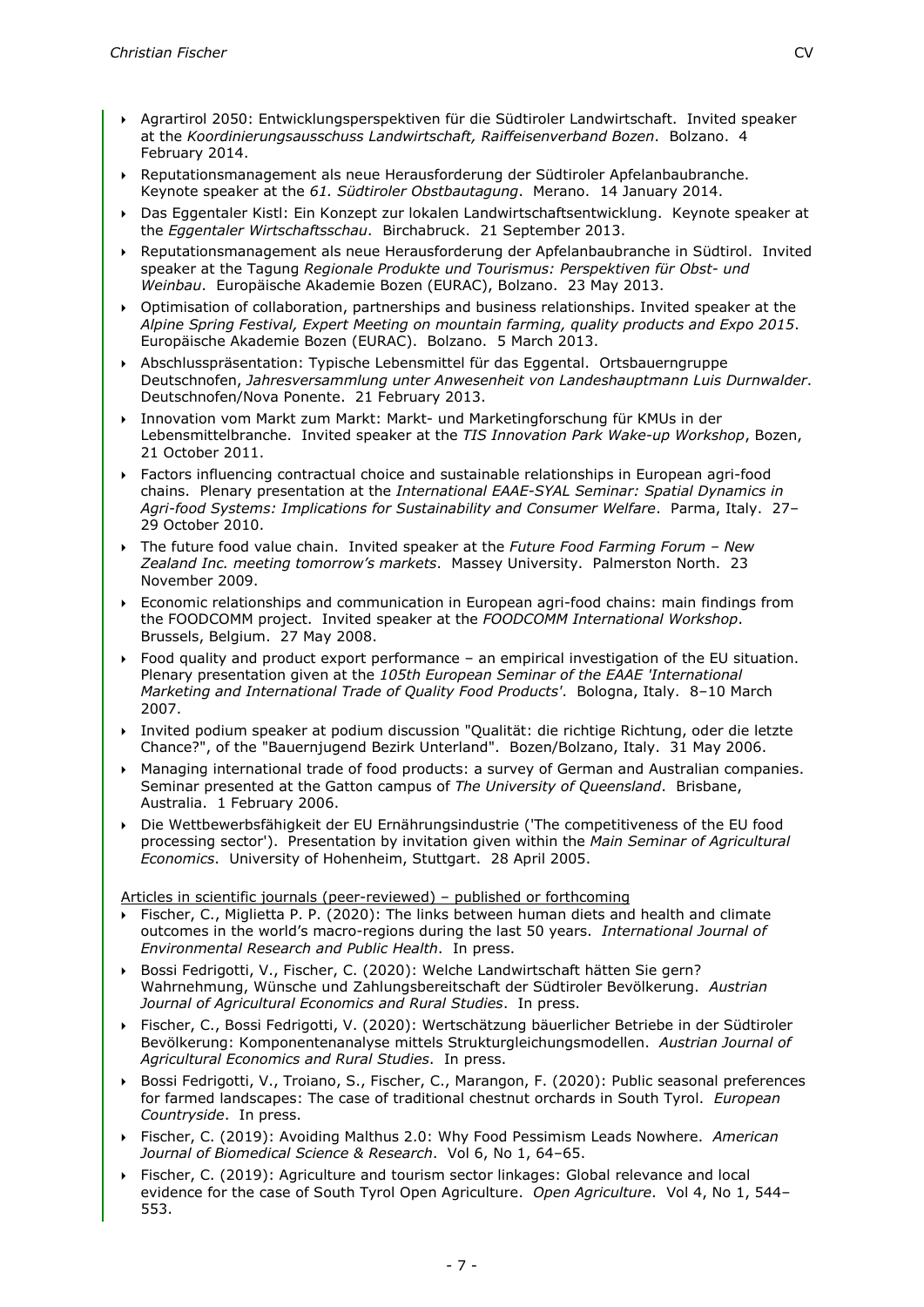- Busch, G., Fischer, C. (2018): Consumer patriotism in public farm animal welfare perceptions in South Tyrol: a segmentation study. *Austrian Journal of Agricultural Economics and Rural Studies*. Vol 27.13, 95–101.
- Mojo, D., Fischer, C., Degefa, T. (2017): The Development of Agricultural Cooperatives in Ethiopia: History and a Framework for Future Trajectory. *Ethiopian Journal of Social Sciences and Humanities (EJOSSAH)*. Vol 50, 84–94.
- Mojo, D., Fischer, C., Degefa, T. (2017): The determinants and economic impacts of membership in coffee farmer cooperatives: recent evidence from rural Ethiopia. *Journal of Rural Studies*. Vol 50, 84–94.
- Andreopoulos, D., Damigos, D., Comiti, F., Fischer, C. (2016): Monetizing the impacts of climate change on river uses towards effective adaptation strategies. *Desalination and Water Treatment*. Vol 57, No 5, 2268–2278.
- Andreopoulos, D., Damigos, D., Comiti, F., Fischer, C. (2015): Handling preference heterogeneity for river services' adaptation to climate change. *Journal of Environmental Management*. Vol 160, 201–211.
- Mojo, D., Fischer, C. (2015): Collective action and aspirations: the impact of cooperatives on Ethiopian coffee farmers' aspirations. *Annals of Public and Cooperative Economics*. Vol 87, No 2, 217–238.
- Mojo, D., Fischer, C., Degefa, T. (2015): Social and environmental impacts of agricultural cooperatives: evidence from Ethiopia. *International Journal of Sustainable Development and World Ecology*. Vol 22, No 5, 388–400.
- Andreopoulos, D., Damigos, D., Comiti, F., Fischer, C. (2015): Estimating the non-market benefits of climate change adaptation of river ecosystem services: A choice experiment application in the Aoos basin, Greece. *Environmental Science & Policy*. Vol 45, January, 92– 103.
- Bossi Fedrigotti, V., Fischer, C. (2014): The supply chain of sweet chestnuts in South Tyrol. *Economia Agro-Alimentare*. Vol 16, No 1, 117–137.
- Akhtar, P., Fischer, C. (2014): Supervision environments and performance of UK dairy warehouses: a path analysis. *British Food Journal*. Vol 116, No 6, 1000–1013.
- Fischer, C. (2013): Trust and communication in European agri-food supply chains. *Supply Chain Management: An International Journal*. Vol 16, No 2, 208–218.
- Gil-Alana, L. & Fischer, C. (2010): International trade and travelling further evidence based on fractional VAR specifications. *Applied Economics*. Vol 22, No 19, 2417–2434.
- Fischer, C. (2010): Food quality and product export performance an empirical investigation of the EU situation. *Journal of International Food & Agribusiness Marketing*. Vol 22, No 2/3, 210–233.
- Fischer, C., Hartmann, M., Reynolds, N., Leat, P., Revoredo-Giha, C., Henchion, M. Albisu, L.M. & Gracia, A. (2009): Factors influencing contractual choice and sustainable relationships in European agri-food supply chains. *European Review of Agricultural Economics*. Vol 36, No 4, 541–569.
- Reynolds, N., Fischer, C. & Hartmann, M. (2009): Determinants of sustainable business relationships in selected German agri-food chains. *British Food Journal*. Vol 111, No 8, 776– 793.
- Fischer, C. & Gil-Alana, L. (2009): The nature of the relationship between international tourism and international trade – the case of German imports of Spanish wine. *Applied Economics*. Vol 41, No 11, 1345–1359.
- Schiefer, J. & Fischer, C. (2008): The gap between wine expert ratings and consumer preferences: measures, determinants, and marketing implications. *International Journal of Wine Business Research*. Vol 20, No 4, 335–351.
- Fischer, C., Hartmann, M., Bavorova, M., Hockmann, H., Suvanto, H., Viitaharju, L., Leat, P., Revoredo-Giha, C., Henchion, M., McGee, C., Dybowski, G. & Kobuszynska, M. (2008): Business relationships and B2B communication in selected European agri-food chains – first empirical evidence. *International Food and Agribusiness Management Review*. Vol 11, No 2, 73–99.
- Fischer, C. & Schornberg, S. (2007): The competitiveness situation of the EU meat processing and beverage manufacturing sectors. *Food Economics*. Vol 4, No 3, 148–158.
- Fritz, M. & Fischer, C. (2007): The role of trust in European food chains: theory and empirical findings. *International Food and Agribusiness Management Review*. Vol 10, No 2, 141–163.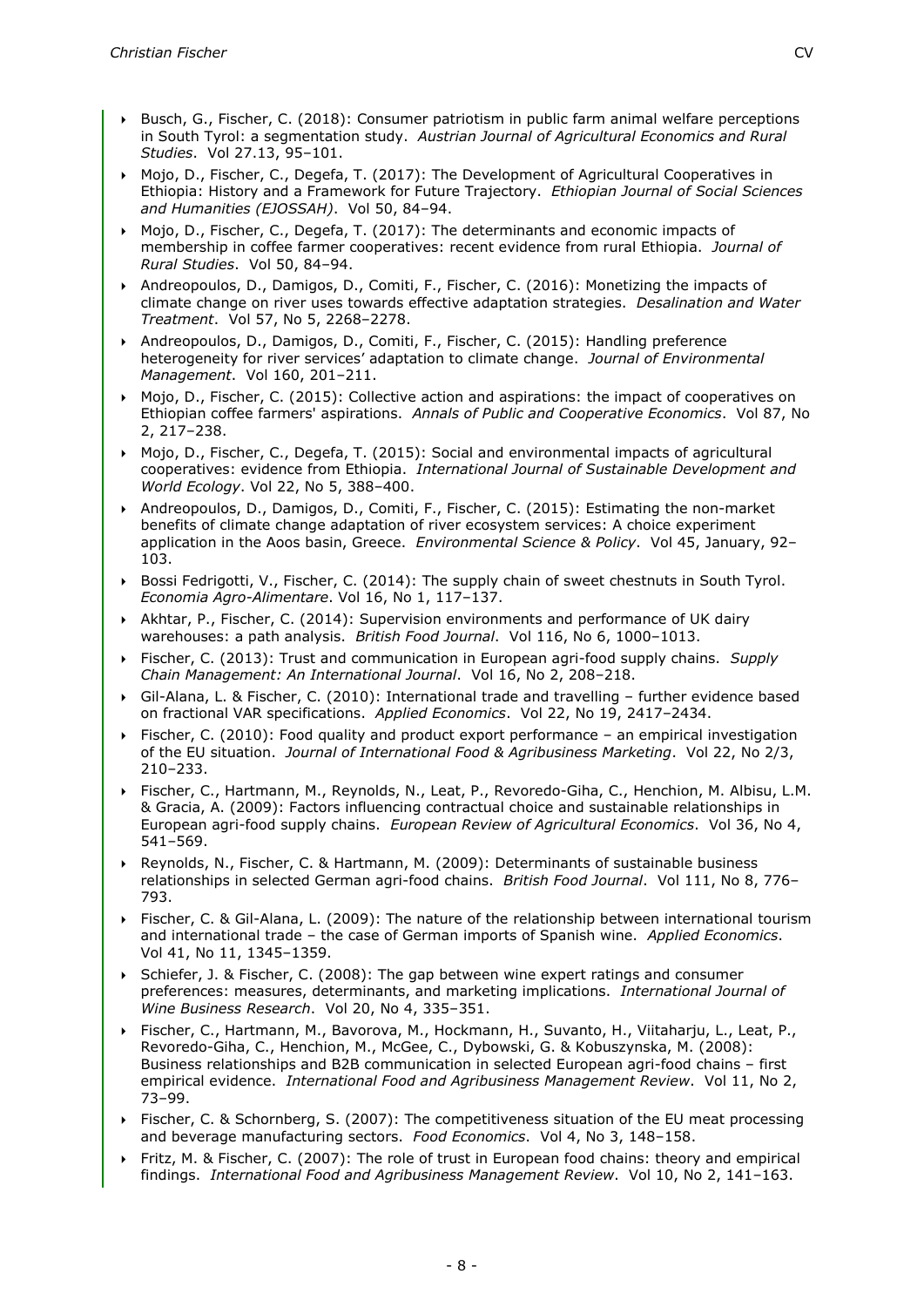- Fischer, C. & Schornberg, S. (2007): Assessing the competitiveness situation of EU food and drink manufacturing industries: an index-based approach. *Agribusiness: An International Journal*. Vol 24, No 4, 473–496.
- Fischer, C., Gonzalez, M., Henchion, M. & Leat, P. (2007): Trust and economic relationships in selected European agri-food chains. *Food Economics*. Vol 4, No 1, 40–48.
- Fischer, C. (2006): The complexities of modern food consumption and implications for international food product marketers. *Journal of International Food & Agribusiness Marketing*. Vol 19, No 1, 7–35.
- Fischer, C. (2004): The influence of immigration and international tourism on the demand for imported food products. *Food Economics*. Vol 1, No 1, 21–33.
- Fischer, C. (2004): Managing international trade of food products a survey of German and Australian companies. *Agribusiness: An International Journal*. Vol 20, No 1, 61–80.

Monographs, edited books and chapters in books (peer-reviewed)

- Andreopoulos, D., Damigos, D., Comiti, F. & Fischer, C. (2014): Public Preferences for Climate Change Adaptation Policies in Greece: A Choice Experiment Application on River Uses. In: Zopounidis, C., Kalogeras, N., Mattas, K., van Dijk, G. & Baourakis, G. (eds.): *Agricultural Cooperative Management and Policy*. Springer International Publishing, Heidelberg. ISBN: 978-3-319-06634-9. Pages 163–178.
- Fischer, C. (2014): The Future Food Value Chain. (Extended version). In: Hartmann, M. & Hesse, J. (eds.): *Agriculture and Food in the 21st Century – Economic, Environmental and Social Challenges.* Festschrift on the Occasion of Prof. Dr. Dr. h.c. P. Michael Schmitz 65th Birthday. Peter Lang International Publisher, Frankfurt a.M., Germany. ISBN: 978-3-631- 64771-4. Pages 101–106.
- Fischer, C. (2012): Sustainable Inter-organizational Relationships in Regional and Non-regional Agri-food Supply Chains. In: Arfini, F., Mancini, M. C., & Donati, M. (eds.): *Local Agri-food Systems in a Global World: Market, Social and Environmental Challenges*. Cambridge Scholars Publishing. Cambridge, UK. ISBN: 978-1-4438-3664-7. Pages 29–48.
- Fischer, C. & Hartmann, M. (eds) (2010): *Agri-food Chain Relationships*. CAB International. Oxford, UK. ISBN: 978-1-84593-642-6. 300 pages.
- Fischer, C. & Hartmann, M. (2010): Introduction and Overview: Analysing Inter-organizational Relationships in Agri-food Chains. In: Fischer, C. & Hartmann, M. (eds): *Agri-food Chain Relationships*. CAB International. Oxford. Pages 11–21.
- Hartmann, M., Frohberg, K. & Fischer, C. (2010): Building Sustainable Relationships in Agrifood Chains: Challenges from Farm to Retail. In: Fischer, C. & Hartmann, M. (eds): *Agri-food Chain Relationships*. CAB International. Oxford. Pages 25–44.
- Fischer, C. & Reynolds, N. (2010): Collaborative Advantage, Relational Risks and Sustainable Relationships: a Literature Review and Definition. In: Fischer, C. & Hartmann, M. (eds), *Agrifood Chain Relationships*. CAB International. Oxford. Pages 74–89.
- Leat, P., Henchion, M., Albisu, L.M. & Fischer, C. (2010): Trust and Relationships in Selected European Agri-food Chains. In: Fischer, C. & Hartmann, M. (eds), *Agri-food Chain Relationships*. CAB International. Oxford. Pages 91–104.
- Fischer, C., Hartmann, M., Reynolds, N., Leat, P., Revoredo-Giha, C., Henchion, M., Gracia, A. & Albisu, L.M. (2010): Determinants of Sustainable Agri-food Chain Relationships in Europe. In: Fischer, C. & Hartmann, M. (eds), *Agri-food Chain Relationships*. CAB International. Oxford. Pages 119–134.
- Lu, H., Batt, P. & Fischer, C. (2010): Best Practice in Relationship Management: Recommendations for Farmers, Processors and Retailers. In: Fischer, C. & Hartmann, M. (eds), *Agri-food Chain Relationships*. CAB International. Oxford. Pages 237–249.
- Chaddad, F., Fischer, C. & Hartmann, M. (2010): Lessons Learned: Recommendations for Future Research on Agri-food Relationships. In: Fischer, C. & Hartmann, M. (eds), *Agri-food Chain Relationships*. CAB International. Oxford. Pages 267–280.
- Fischer, C. (2009): The future food value chain. In: Emerson, A. & Rowarth, J. (eds), *Future Food Farming: New Zealand Inc. meeting tomorrow's markets*. NZX Ltd. Wellington. Pages 96–98.
- Fischer, C. (2007): The influence of immigration and international tourism on the import demand for consumer goods – a theoretical model. In: Matias, Á., Neto, P. & Nijkamp, P. (eds), *Advances in Modern Tourism Research – Economic Perspectives*. Physica-Verlag. Heidelberg, Germany. Pages 37–49.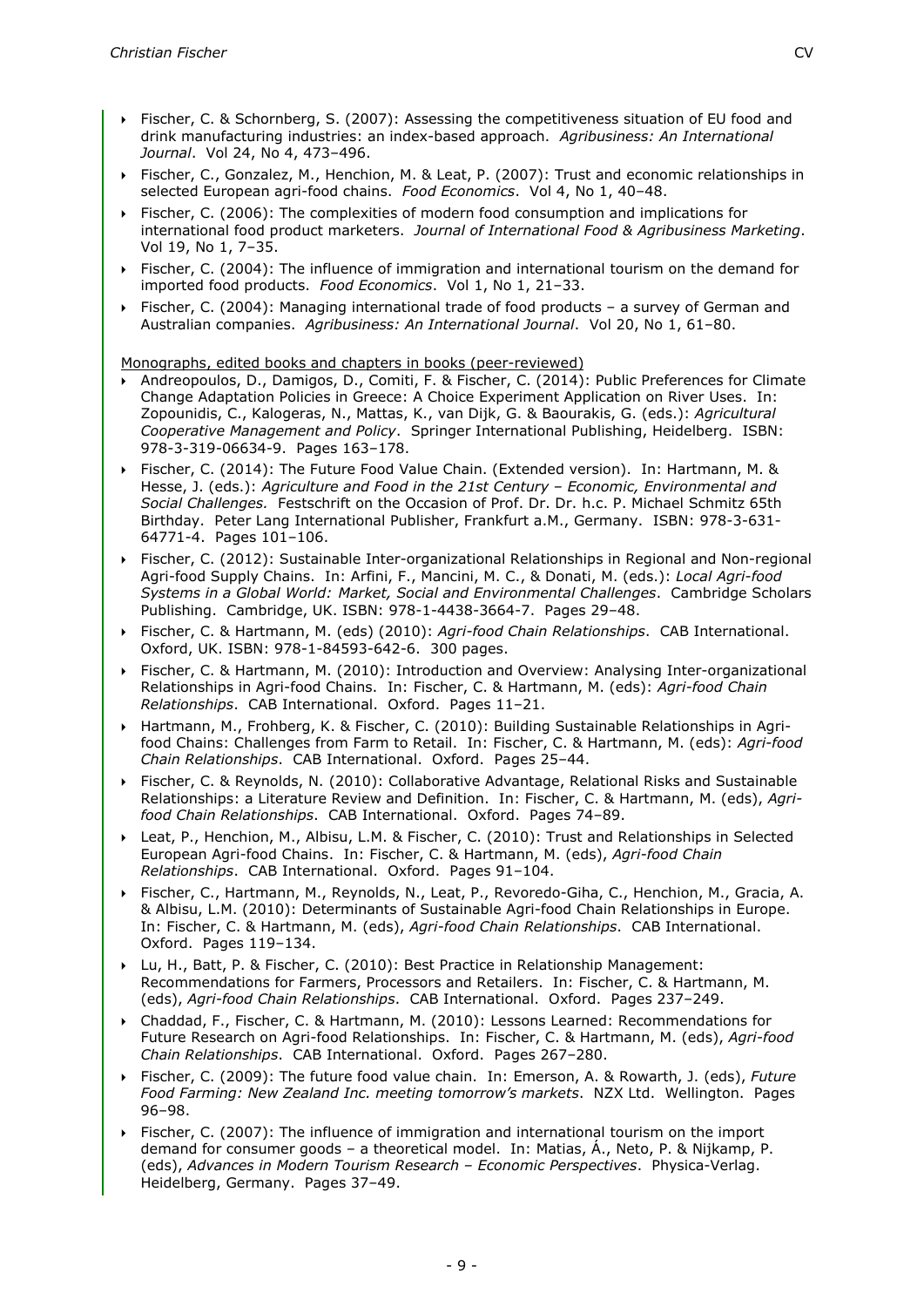Fischer, C. (2003): *Identifying Key Factors Affecting Success in International Food Product Markets*. Agrarökonomische Monographien und Sammelwerke. Diss. Wissenschaftsverlag Vauk Kiel KG. Kiel, Germany.

Articles in professional journals (peer-reviewed)

- Bossi Fedrigotti, V. & Fischer, C. (2018): Ein Apfel am Tag? *Obstbau & Weinbau*. No 3/2018,  $9 - 13$ .
- Fischer, C. (2014): Reputations- und Imagemanagement als neue Herausforderung der Apfelanbau-Branche in Südtirol. *Obstbau & Weinbau*. No 1/2014, 5–9.
- Fischer, C., Hartmann, M., Reynolds, N., Leat, P., Revoredo-Giha, C., Henchion, M. Albisu, L.M. & Gracia, A. (2009): Sustainability of Business Relationships in EU Agri-food Chains and Opportunities for Improvement. *Eurochoices*. Vol 8, No 3, 20–21.
- Fischer, C. (2009): Which Labels for Which Markets the Importance of the Supply Chain. *Farm Policy Journal*. Vol 6, No 4, 49–57.

Articles in professional journals (not peer-reviewed)

- Forcher, D., Fischer, C. (2020): Marktanalyse der Südtiroler Apfelsaftbranche. *Südtiroler Landwirt*. In press.
- Fischer, C. (2019): Möglichkeiten der Produktdifferenzierung Steigerung der Wertschöpfung bei Trinkmilch. *molkerei-industrie*. No 12, pp 21–23. www.moproweb.de
- Fischer, C., Raffeiner, S., Gritsch, B., Köhne, A., Gschnell, V., Hofer, M., Hofer, E., Breitenberger, V., Laimer, U., Ladurner, G., Eydner, S., Seiwald, V., Prugger, E. & Grandi, H. (2019): Strengthening an Alpine-Mediterranean Food System in the Mountains of South Tyrol. *Urban Agriculture*. No 36, p 45.
- Bossi Fedrigotti, V., Fischer, C. (2019): Wertschätzung bäuerlicher Betriebe. *Südtiroler Landwirt*. No 21, pp 51–53.
- Fischer, C. (2019): Möglichkeiten der Produktdifferenzierung zur Steigerung der Wertschöpfung bei Trinkmilch. *FOOD-Lab*. No 3 (September), pp 12–17. www.food-lab.de
- Mitterer, M. & Fischer, C. (2018): Der Klimawandel im Vinschgau. *Südtiroler Landwirt*. No 8, April, pp 64–65.
- Kühl, S., Fischer, C. & Rossmanith, J. (2018): Wirtschaftlichkeit geprüft. *Südtiroler Landwirt*. No 6, March, p 22.
- Fischer, C. (2018): Gut analysiert und prämiert. *Südtiroler Landwirt*. No 2, February, pp 4–5.
- Pezzei, W. & Fischer, C. (2017): Landwirtschaft im Wandel. *Südtiroler Landwirt*. No 23, December, pp 24–25.
- Fischer, C. & Rossmanith, J. (2017): Wirtschaftlich ist noch viel drin. *Südtiroler Landwirt*. No 18, October, pp 29–30.
- Fischer, C. (2017): Was tun nach dem Agrarstudium? *Südtiroler Landwirt*. No 10, May, p 16.
- Micheletti, W. & Fischer, C. (2017): Hocheffiziente Apfelwirtschaft. *Südtiroler Landwirt*. No 6, March, pp 1–2.
- Fischer, C. & Rossmanith, J. (2016): Wie man am Hof rentabel arbeitet. *Südtiroler Landwirt*. No 21, November, pp 2–3.
- Fischer, C. (2016): Mehr aus guter Milch herausholen! *Südtiroler Landwirt*. No 18, October, pp 65–66.
- Überegger, N. & Fischer, C. (2016): Knolle mit Potential. *Südtiroler Landwirt*. No 16, September, pp 64–65.
- Fischer, C. (2016): Chancen zur Zusammenarbeit nutzen. *Südtiroler Landwirt*. No 3, February, pp 1–2.
- Mojo, D., Fischer, C. & Degefa, T. (2016): The Cooperative Advantage. *Südtiroler Wirtschaftszeitung*. 26 February, p 18.
- Fischer, C. (2015): Studieren verleiht Flügel. *Südtiroler Landwirt*. No 7, April, p 27.
- Fischer, C. (2013): Ein Agrarstudent erzählt. *Südtiroler Landwirt*. No 12, June, p 23.
- Fischer, C., Schamel, G. & Pfuderer, S. (2013): So geht es Südtirols Milchkühen. *Südtiroler Landwirt*. No 22, December, pp 1–3.
- Fischer, C. (2011): Getreide bleibt teuer. *Südtiroler Wirtschaftszeitung*. No 40, October, p 13.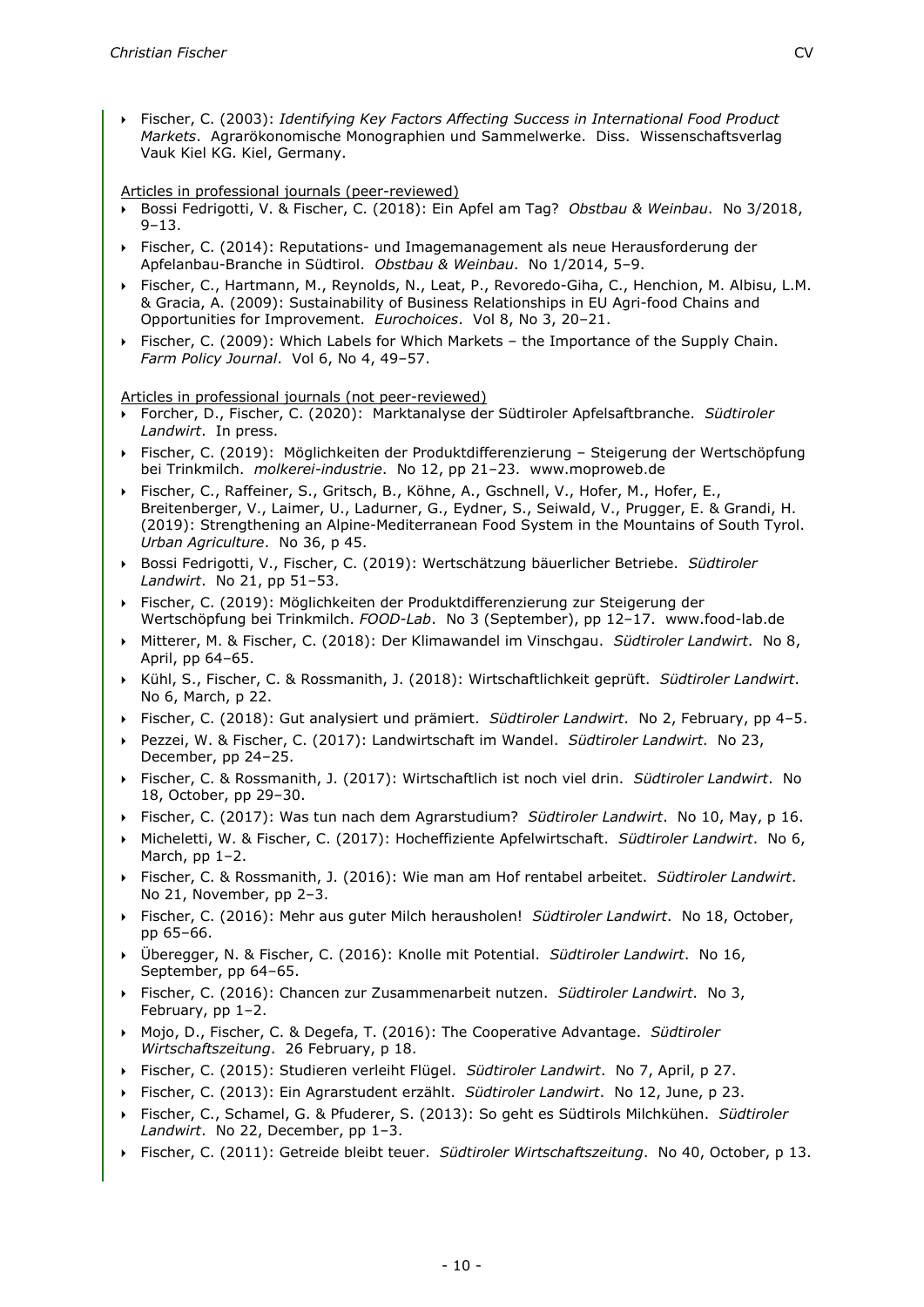Articles in published conference proceedings (peer-reviewed)

- Bossi Fedrigotti, V. & Fischer, C. (2015). Sustainable development options for the chestnut supply chain in South Tyrol, Italy. *Agriculture and Agricultural Science Procedia*. Vol 5. Pages 96–106.
- Akhtar, P., Fischer, C. & Marr, N. (2011): Improving the effectiveness of food chain coordinators: a conceptual model. In: Batt, P. (ed), Proceedings of the III International Symposium on Improving the Performance of Supply Chains in the Transitional Economies. Kuala Lumpur, Indonesia, 2010. *Acta Horticulturae 895*. Pages 15–22.
- Fischer, C. (2010): Opportunities for innovation in specialised fruit & vegetable retailing results from an Auckland greengrocers survey. In: Hewlett, E. & Johnson, J. (eds), Proceedings of the Australasian Postharvest and Managing Quality in Chains Conference, Napier, New Zealand, 2009. *ISHS Acta Horticulturae 880*. Pages 91–97.
- Fischer, C. & McEvilly, G. (2010): Summary of the supply chain workshop. In: Hewlett, E. & Johnson, J. (eds), Proceedings of the Australasian Postharvest and Managing Quality in Chains Conference, Napier, New Zealand, 2009. *ISHS Acta Horticulturae 880*. Pages 145–151.
- Fischer, C. & Schornberg, S. (2008): "Determinants of sector competitiveness and implications for the EU food and drink manufacturing industries". In: Fanfani, R., Ball, E., Gutierrez, L. & Ricci Maccarini, E. (eds), *Competitiveness in Agriculture and Food Industry: US and EU Perspectives*. Bononia University Press. Bologna, Italy. Pages 403–420.
- Fischer, C. (2007): "Food quality and product export performance An empirical investigation of the EU situation". In: Canavari, M., Regazzi, D. & Spadoni, R. (eds), *Marketing and International Trade of Quality Food Products*. Proceedings CD-ROM of the 105th Seminar of the European Association of Agricultural Economists. Avenue Media. Bologna, Italy. Pages 1– 26.
- Gil-Alana, L. & Fischer, C. (2007): "International traveling and trade: further evidence for the case of Spanish wine based on fractional VAR specifications". In: Canavari, M., Regazzi, D. & Spadoni, R. (eds), *Marketing and International Trade of Quality Food Products*. Proceedings CD-ROM of the 105th Seminar of the European Association of Agricultural Economists. Avenue Media. Bologna, Italy. Pages 395–418.
- Fischer, C., Gonzalez, M., Henchion, M. & Leat, P. (2007): "Factors Influencing Trust-Supporting Mechanisms in European Agri-Food Chains". In: Fritz, M., Rickert, U. & Schiefer, G. (eds): *Trust and Risk in Business Networks*. Universität Bonn-ILB Press. Bonn, Germany. Pages 75–86.
- Fischer, C. & Hartmann, M. (2006): "The measurement of competitiveness With an application to the global food processing sector". In: Gervais, J.-P., Larue, B., Rastoin, J.-L. & Fanfani, R. (eds), *Sustainable Development and Globalization of Agri-Food Markets*. Casa Editrice CLUEB. Bologna, Italy. Pages 471–491.
- Fischer, C. (2006): "The influence of immigration and international tourism on the demand for imported food products". In: Gervais, J.-P., Larue, B., Rastoin, J.-L. & Fanfani, R. (eds), *Sustainable Development and Globalization of Agri-Food Markets*. Casa Editrice CLUEB. Bologna, Italy. Pages 298–317.

Published reports and discussion/working papers (partly peer-reviewed)

- Fischer, C., Schornberg, S. & Schiefer, J. (2006): *Study on the Future Opportunities and Challenges of EU-China Trade and Investment Relations – Part 6: Agriculture*. (Report prepared for Development Solutions, Emerging Markets Group, commissioned and financed by the EU Commission, DG Trade. 64 pages.
- Fischer, C. & Gil-Alana, L. (2006): *The nature of the relationship between international tourism and international trade – the case of German imports of Spanish wine*. Discussion Paper #2006:1. Institute for Food and Resource Economics, University of Bonn. www.ilr1.uni-bonn.de/agpo/publ/dispap/download/dispap06\_01.pdf
- Fischer, C. (2004): *Assessing Kosovo's horticultural potential – the market for fruit and vegetables in the Balkans*. IAMO Discussion Paper #67. Halle, Germany. http://agecon.lib.umn.edu/cgi-bin/pdf\_view.pl?paperid=14797&ftype=.pdf
- Fischer, C. (2004): *The European Beer Market and Strategic Implications for the Main Players*. Report #18. Institut für Agribusiness. Giessen, Germany. 45 pages.
- Fischer, C. (1997): *Ansätze zur Verbesserung der Wettbewerbsfähigkeit im Importhandel von Lebensmitteln* (Possibilities to improve the competitiveness of food import companies). Report #4. Institut für Agribusiness. Giessen, Germany. 135 pages.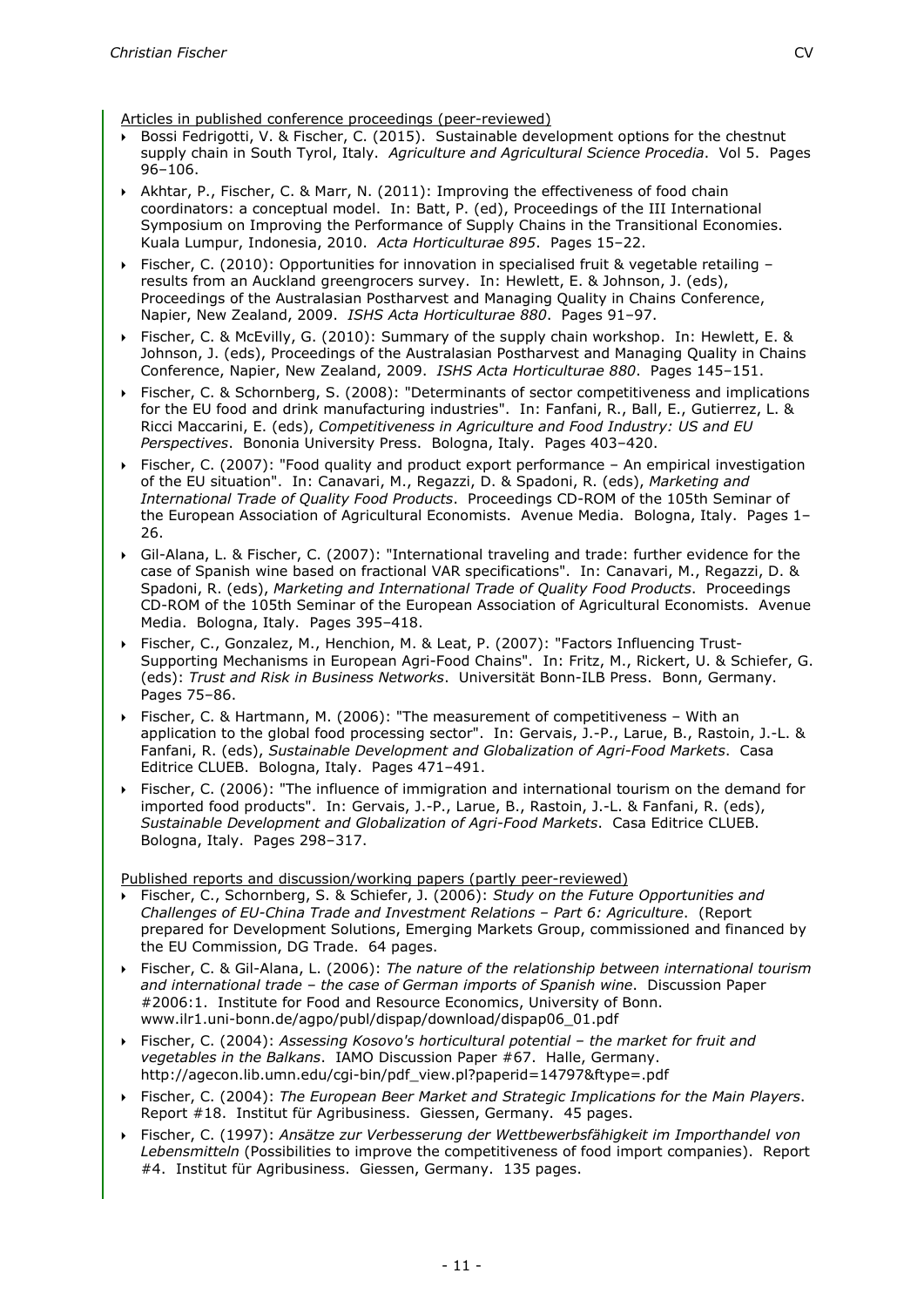Commissioned but unpublished reports

- Hartmann, M., Fischer, C., Reynolds, N., Hockmann, H., Bavorová, M., Suvanto, H., Leat, P., Revoredo-Giha, C., Henchion, M., McIntyre, B., Dybowski, G., Kobuszynska, M., Albisu, L.M. & Gracia, A. (2008): *FOODCOMM Report No. 6 – Evaluation of results and derivation of policy and business implications/recommendations*. Contributions to chapters 8 and 9. Prepared for EU Commission, DG Research. 187 pages.
- Hartmann, M., Fischer, C., Reynolds, N., Hockmann, H., Bavorová, M., Suvanto, H., Leat, P., Revoredo-Giha, C., Henchion, M., McIntyre, B., Dybowski, G., Kobuszynska, M., Albisu, L.M. & Gracia, A. (2007): *FOODCOMM Report No. 4 – Analysis of survey data and identification of issues for country specific research*. Editor. Prepared for EU Commission, DG Research. 557 pages.
- Hartmann, M., Fischer, C., Reynolds, N., Hockmann, H., Bavorová, M., Suvanto, H., Leat, P., Revoredo-Giha, C., Henchion, M., McGee, G., Dybowski, G., Kobuszynska, M., Albisu, L.M. & Gracia, A. (2007): *FOODCOMM Report No. 3 – Questionnaire development and cross-country, multi-commodity survey(s) of farmers, processors and retailers*. Contributions to chapter: "Germany". Prepared for EU Commission, DG Research. 145 pages.
- Hartmann, M., Fischer, C., Reynolds, N., Hockmann, H., Bavorová, M., Suvanto, H., Leat, P., Watts, D., Henchion, M., McGee, G., Dybowski, G., Kobuszynska, M., Albisu, L.M., Gracia, A. & Gonzalez, M. (2006): *FOODCOMM Report No. 2 – Review of Food Chain Systems*. Contributions to chapter: "Germany". Prepared for EU Commission, DG Research. 387 pages.
- Hartmann, M., Fischer, C., Reynolds, N., Lensch, A.-K., Hockmann, H., Bavorová, M., Hanf, J., Suvanto, H., Törmä, P., Leat, P., Brannigan, J., Watts, D. Henchion, M., McIntyre, G. Dybowski, G., Kobuszynska, M., Albisu, L.M., Gracia, A. & Gonzalez, M. (2006): *FOODCOMM Report No. 1 – Theoretical Framework*. Contributions to various chapters. Prepared for EU Commission, DG Research. 106 pages.
- Fischer, C. (2004): *Demand for bananas in the European Union, with special focus on Germany*. Report/market study for the Uganda National Banana Research Programme (UNBRP). 21 pages.
- Fischer, C. (2002): *The market for fruit & vegetables in Kosovo and Balkan regional market study*. Report/market study for the Swiss Project for Horticultural Promotion – Kosovo (SPHP-K). 86 pages.
- Fischer, C. (2002): *PACS – Benutzerhandbuch*. Software user manual of an internal revenue controlling tool based on MS Access. PlanetHome AG, an HVB Group company. 147 pages.
- Fischer, C. (1998): *Garibaldi Kundenbefragung 1998 – Gastronomie & Wiederverkaeufer*. Food service & retailer survey summary report and conclusions. Company-internal market research study. 51 pages.
- Fischer, C. (1998): *Betriebsanalyse Garibaldi Neuhausen 1998*. Company-internal outletprofitability analysis and conclusion. 65 pages.

Conference contributions (oral presentations only given by myself. Presentations given by coautors, PhD students etc with my name on the submitted papers are not listed. For invited conference speeches see above)

- Fischer, C. (2019). Avoiding Malthus 2.0: the links between human diets and health and climate outcomes in the world's macro-regions during the last 50 years. Conference: 'Sustainable Food Systems <> Sustainable Diets'. The American University of Rome. Rome, Italy. 11 October 2019.
- Fischer, C., Bossi Fedrigotti, V. (2019): Wertschätzung bäuerlicher Betriebe in der Südtiroler Bevölkerung: Komponentenanalyse mittels Strukturgleichungsmodellen. 29. Jahrestagung der Österreichischen Gesellschaft für Agrarökonomie. Innsbruck, Austria. 19–20 September 2019.
- Fischer, C. (2010): Factors influencing contractual choice and sustainable relationships in European agri-food chains. *International EAAE-SYAL Seminar: Spatial Dynamics in Agri-food Systems: Implications for Sustainability and Consumer Welfare*. Parma, Italy. October 27–29.
- Akhtar, P., Fischer, C. & Marr, N. (2010): Improving the effectiveness of food chain coordinators: a conceptual model. *III International Symposium on Improving the Performance of Supply Chains in the Transitional Economies*. Kuala Lumpur, Indonesia. July 4–8.
- Fischer, C. (2009): Opportunities for innovation in specialised fruit & vegetable retailing results from an Auckland greengrocers survey. *Australasian Postharvest and Managing Quality in Chains Conference*. Napier, New Zealand. November 15–19.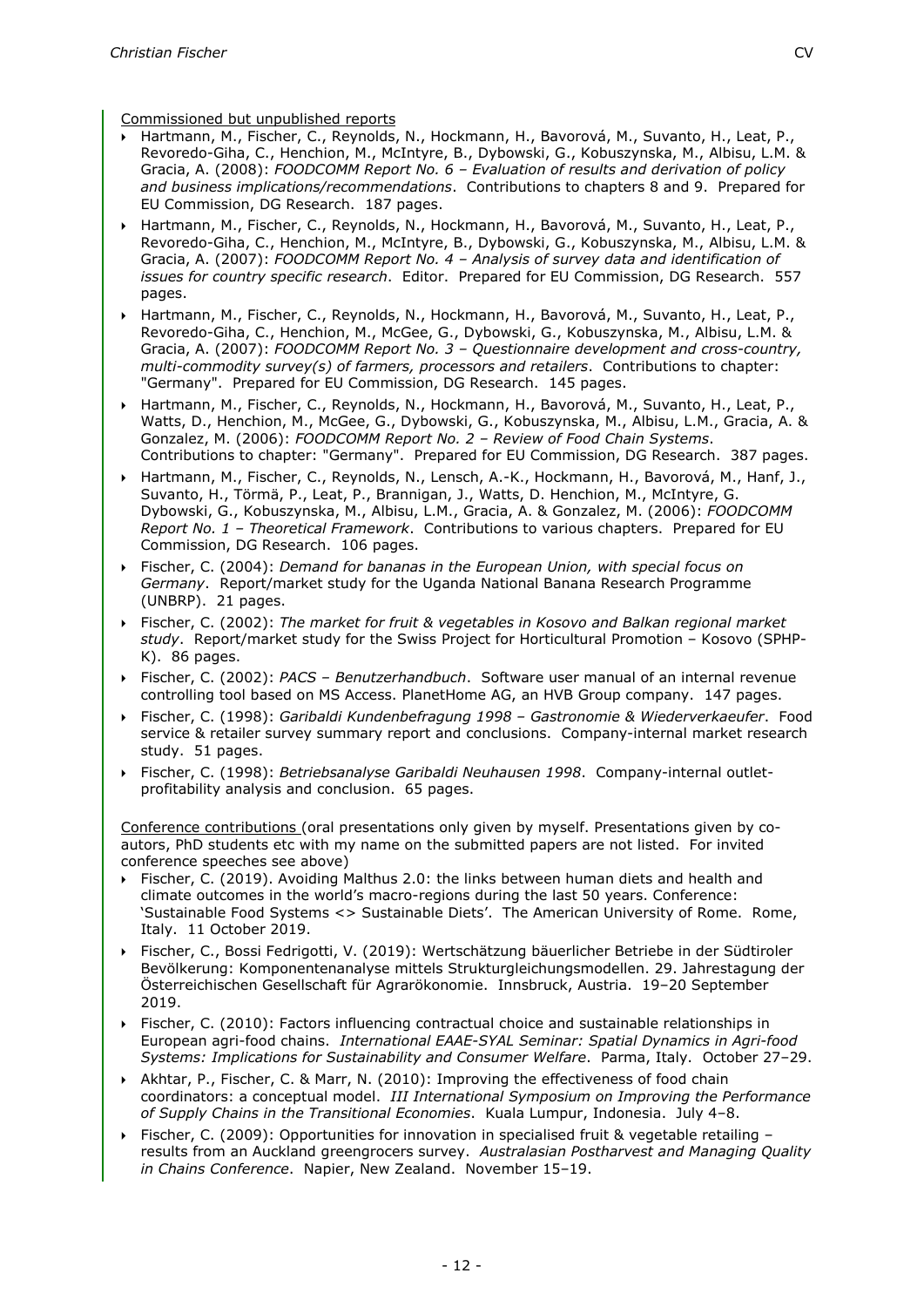- Fischer, C. (2009): Building trust in agri-food chains: the mediating role of effective communication. *International Association of Agricultural Economists Conference (IAAE2009)*. Beijing, China. August 16–22.
- Fischer, C. (2009): Managing Sustainable Agri-food Chain Relationships Factors Affecting Relationship Quality and Stability Dimensions. *IAMA 19th Annual World Forum and Symposium*. Budapest, Hungary. June 20–23. www.ifama.org/library.asp?collection=2009\_budapest&volume=symposium/1128\_paper.pdf
- Fischer, C. (2009): Opportunities for Innovation in Fruit & Vegetable Retailing: A Value Chain Approach. *IAMA 19th Annual World Forum and Symposium*. Budapest, Hungary. June 20–23. www.ifama.org/library.asp?collection=2009\_budapest&volume=symposium/1129\_paper.pdf
- Fischer, C., Hartmann, M., Reynolds, R., Leat, P., Revoredo-Giha, C., Henchion, M. & Gracia, A. (2008): Agri-food chain relationships in Europe – empirical evidence and implications for sector competitiveness. *XIIth Congress of the European Association of Agricultural Economists (EAAE)*. Ghent, Belgium. August 26–29.
- Fischer, C. (2008): Drivers of consolidation of major brewery groups did their internationalisation strategies pay off? *IAMA 18th Annual World Forum and Symposium*. Monterey, California. June 14–17. http://dev.ifama.org/library.asp?collection=2008\_monterey&volume=symposium\_presentation \_files/1013\_paper.pdf
- Reynolds, N., Fischer, C. & Hartmann, M. (2008): Determinants of Sustainable Economic Relationships in German Agri-food Chains. *2nd International European Forum on System Dynamics and Innovation in Food Networks*. Innsbruck-Igls, Austria. February 18–22.
- Fischer, C., Hartmann, M., Bavorova, M., Hockmann, H., Suvanto, H.,Viitaharju, L., Leat, P., Revoredo-Giha, C., Henchion, M., McGee, C., Dybowski, G. & Kobuszynska, M. (2007): Economic Relationships and B2B communication in Selected European Agri-food Chains – First Empirical Evidence. *IAMA 17th Annual World Forum and Symposium*. Parma, June 23–26. www.ifama.org/conferences/2007Conference/SymposiumPapers\_files/1047\_Paper.pdf
- Fischer, C. & Schornberg, S. (2007): Determinants of sector competitiveness and implications for the EU food and drink manufacturing industries. *IAMA 17th Annual World Forum and Symposium*. Parma, June 23–26. www.ifama.org/conferences/2007Conference/SymposiumPapers\_files/1071\_Paper.pdf
- Fritz, M. & Fischer, C. (2007): The role of trust in European food chains: theory and empirical findings. *IAMA 17th Annual World Forum and Symposium*. Parma, June 23–26. www.ifama.org/conferences/2007Conference/SymposiumPapers\_files/1045\_Paper.pdf
- Fischer, C. (2007): Food quality and product export performance an empirical investigation of the EU situation. *105th European Seminar of the EAAE 'International Marketing and International Trade of Quality Food Products'*. Bologna, Italy. March 8–10. www.bean-quorum.net/EAAE/pdf/EAAE105\_Paper030.pdf
- Gil-Alana, L. & Fischer, C. (2007): International travelling and trade: further evidence for the case of Spanish wine based on fractional VAR specifications. *105th European Seminar of the EAAE 'International Marketing and International Trade of Quality Food Products'*. Bologna, Italy. March 8–10. http://www.bean-quorum.net/EAAE/pdf/EAAE105\_Paper072.pdf
- Fischer, C. & Gil-Alana, L. (2006): The Nature of the Relationship Between International Tourism and International Trade: the Case of German Imports of Spanish Wine. *26th International Conference of Agricultural Economists (IAAE)*. Brisbane, Australia, August 12– 18. http://agecon.lib.umn.edu/cgi-bin/pdf\_view.pl?paperid=22641&ftype=.pdf
- Fischer, C. & Schornberg, S. (2006): An index-based approach for assessing agribusiness competitiveness at the sector level: the case of the EU food and drink manufacturing industries. *98th European Seminar of the EAAE 'Marketing Dynamics within the Global Trading System: New Perspectives'*. Chania, Greece, June 29 to July 2. http://ageconsearch.umn.edu/bitstream/123456789/26529/1/sp06fi01.pdf
- Fischer, C. & Gil-Alana, L. (2006): The Nature of the Relationship Between International Tourism and International Trade: the Case of German Imports of Spanish Wine. *98th European Seminar of the EAAE 'Marketing Dynamics within the Global Trading System: New Perspectives'*. Chania, Greece, June 29 to July 2. http://agecon.lib.umn.edu/cgi-bin/pdf\_view.pl?paperid=26617&ftype=.pdf
- Fischer, C. & Schornberg, S. (2006): Explaining the competitiveness of EU food and drink manufacturing industries: a structural equation modelling approach. *AIAE2 International Meeting 'Competitiveness in Agriculture and in the Food Industry: US and EU perspectives'*. Bologna, Italy, June 15–16.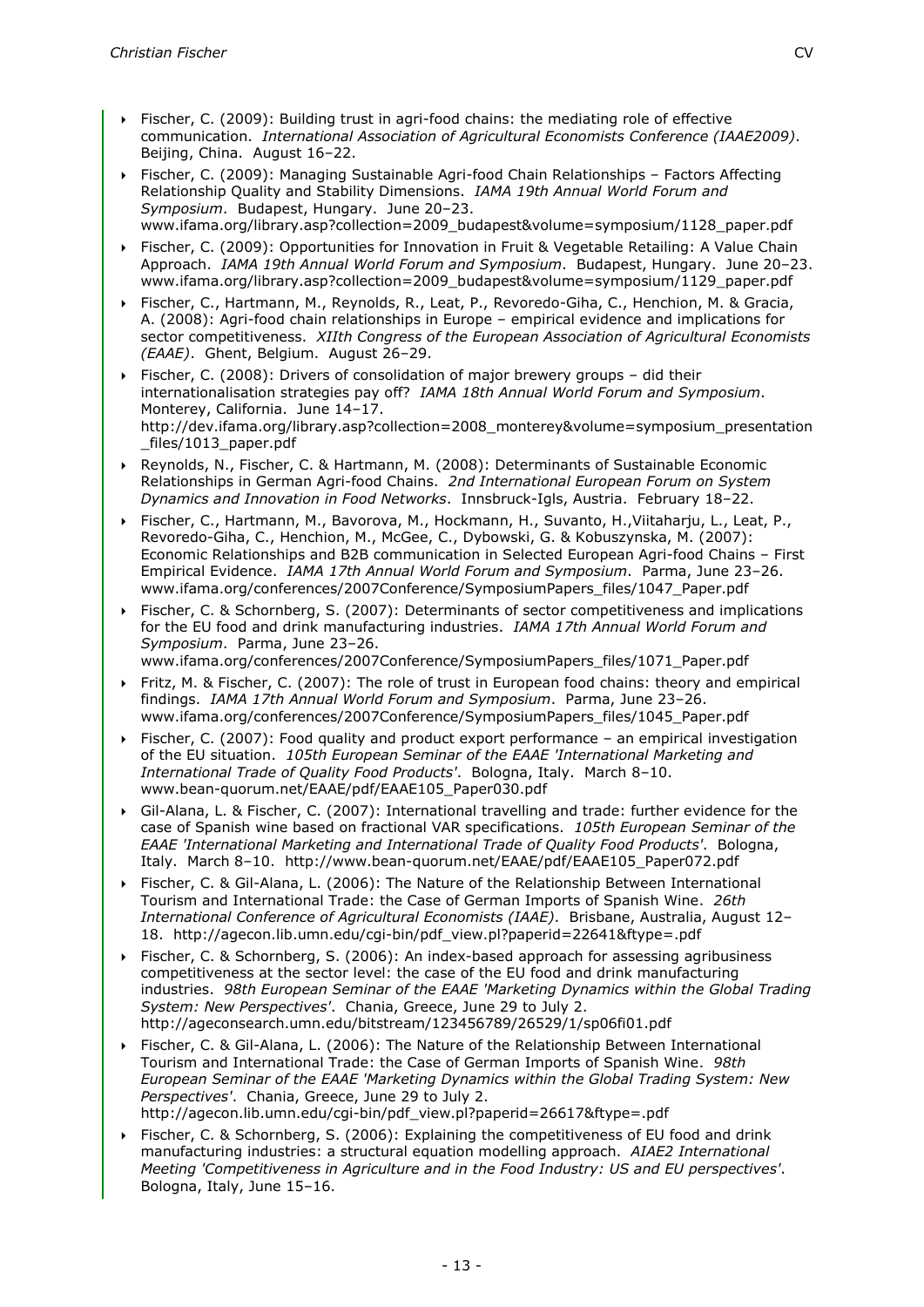- Fischer, C. & Schornberg, S. (2006): Assessing the competitiveness situation of EU food and drink manufacturing industries: an index-based approach. *AIAE2 International Meeting 'Competitiveness in Agriculture and in the Food Industry: US and EU perspectives'*. Bologna, Italy, June 15–16.
- Fischer, C., Gonzalez, M., Henchion M. & Leat, P. (2006): Trust and economic relationships in selected European agri-food chains. *99th European Seminar of the EAAE 'Trust and Risk in Business Networks'*. Bonn, February 8–10.
- Fischer, C. (2005): A theoretical model explaining modern food consumption and implications for international food product marketers. *97th EAAE Seminar, 'The Economics and Policy of Diet and Health'*. Reading, UK, April 21–22. www.eaae.rdg.ac.uk/Papers/4B-Fischer.pdf
- Fischer, C. (2005): A theoretical model explaining the influence of immigration and international tourism on the import demand for consumer goods. *1st International Conference on Theoretical Advances in Tourism Economics*. Évora, Portugal. March 18–19.
- Fischer, C. & Hartmann, M (2004): The measurement of competitiveness With an application to the global food processing sector. *AIEA2 International Conference*. Québec, Canada. August 23–24. www.jpgervais.eac.ulaval.ca/actesAIEA2.pdf
- Fischer, C. (2004): The influence of immigration and international tourism on the demand for imported food products. *AIEA2 International Conference*. Québec, Canada. August 23–24. www.jpgervais.eac.ulaval.ca/actesAIEA2.pdf
- Fischer, C. (2003): Gérer le commerce international de produits alimentaires un sondage auprès d'entreprises allemandes et australiennes. *European Doctoral Meeting* ('Journées européennes des thèses'), organised by the 'Société Francaise d'Economie Rurale' (SFER) and the 'Association Internationale d'Economie Alimentaire et Agro-industrielle' (AIEA2). Montpellier, France. June 19–20.

## Conference posters

- Fischer, C. (2003): Bewertung des gartenbaulichen Potentials des Kosovo Der Markt für Obst & Gemüse auf dem Balkan ('Assessment of Kosovo's horticultural potential – the market for fruit & vegetables on the Balkans'). *43th Conference of the German Association of Agricultural Economists* (Gewisola). Stuttgart, Germany. September 30 to October 1.
- Fischer, C. & Hartmann, H. (2003): Measuring international competitiveness across countries an application to the global food industry. *25th International Conference of Agricultural Economists (IAAE).* Durban, South Africa. August 16–22.
- Fischer, C. (2002): Managing international trade of food products a company survey from Germany and Australia. *Xth Congress of the European Association of Agricultural Economists (EAAE)*. Zaragoza, Spain. August 28–31.

## **Others**

- Podcast Rai Bozen: RadioUni. Wissen zum Hören. Teil 3: Neue Formen der Nahrungsmittelproduktion – Von der blauen Schürze zum weißen Kittel. 3 February 2019. http://www.raibz.rai.it/feed.php?id=83
- Podcast Rai Bozen: RadioUni. Wissen zum Hören. Teil 2: Ernährung der Zukunft Linsen statt Lende? 26 January 2019. http://www.raibz.rai.it/feed.php?id=83
- Podcast Rai Bozen: RadioUni. Wissen zum Hören. Teil 1: Ernährungssicherheit und Nahrungsbedarf – Hat die Welt im Jahr 2050 genug zu essen? 19 January 2019. http://www.raibz.rai.it/feed.php?id=83
- Alpine familienbetriebene Landwirtschaft im Wandel der Zeit: Vom Selbstversorger zum Kulturund Landschaftserhalter sowie Verbundproduzenten. Article in the broschure "Bäuerliche Familienbetriebe: Heute und morgen – in Europa, im Alpenraum und in Südtirol". Published by the Südtiroler Bauernbund (SBB), Eurac Research and Freie Universität Bozen. October 2014. Pages 17–31.
- Economic motive for beer purity law. Published Letter to the Editor. *Financial Times*. Page 6. April 14–15 2007.
- Best or wurst. Published Letter to the Editor. *The Economist*. Page 16. March 2 2006.
- Contribution to the FAO, GFAR and PhAction brochure, "Linking Farmers to Markets", Strategic Plan for a Global Post-Harvest Initiative for the 21st Century. Printed and circulated by FAO.
- Some gems in a modest food culture. Published Letter to the Editor. *Financial Times*. Page 6. April 16–17 2005.